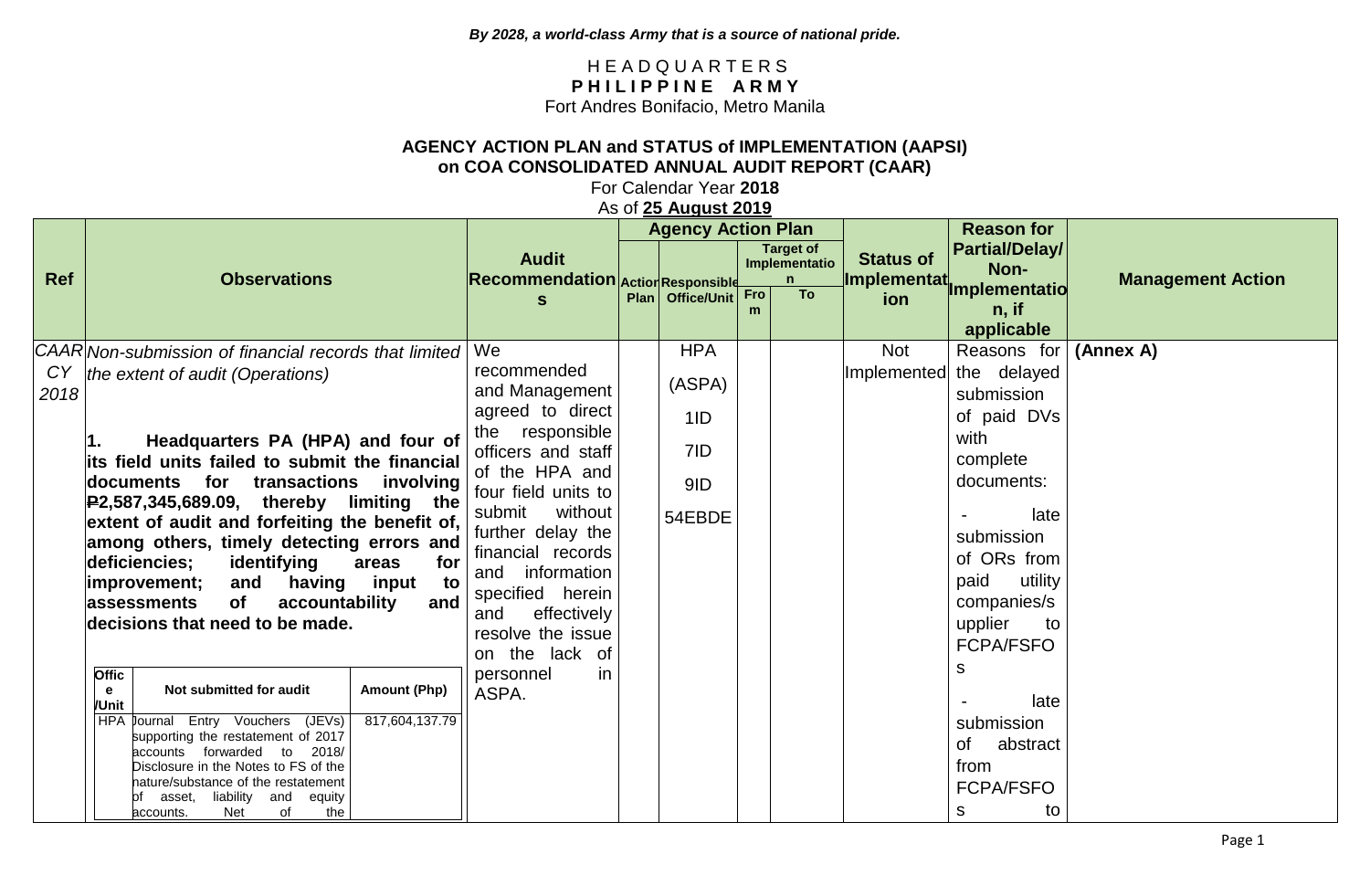|            | <b>Observations</b>  |                                                                                                                                                                                                                                                                         |                                                                                                                                                                                                                                                                                                                                                                                                                     |                                                                     | <b>Agency Action Plan</b> |                  |                                        |                  | <b>Reason for</b>             |                                                                                                                                                                                                                                                                     |  |
|------------|----------------------|-------------------------------------------------------------------------------------------------------------------------------------------------------------------------------------------------------------------------------------------------------------------------|---------------------------------------------------------------------------------------------------------------------------------------------------------------------------------------------------------------------------------------------------------------------------------------------------------------------------------------------------------------------------------------------------------------------|---------------------------------------------------------------------|---------------------------|------------------|----------------------------------------|------------------|-------------------------------|---------------------------------------------------------------------------------------------------------------------------------------------------------------------------------------------------------------------------------------------------------------------|--|
| <b>Ref</b> |                      |                                                                                                                                                                                                                                                                         |                                                                                                                                                                                                                                                                                                                                                                                                                     | <b>Audit</b><br>Recommendation Action Responsible                   |                           |                  | <b>Target of</b><br>Implementatio<br>n | <b>Status of</b> | <b>Partial/Delay/</b><br>Non- | <b>Management Action</b>                                                                                                                                                                                                                                            |  |
|            |                      |                                                                                                                                                                                                                                                                         |                                                                                                                                                                                                                                                                                                                                                                                                                     |                                                                     | $\mathbf{s}$              | Plan Office/Unit | <b>Fro</b><br>m                        | To               |                               | Implementat<br>Implementation<br>$n,$ if<br>applicable                                                                                                                                                                                                              |  |
|            | 1ID<br>7ID<br>$9$ ID | P250,153,577.75<br>No. 4, pp. 59-62):<br>Particulars<br>Assets<br>Liabilities<br>Accumulat<br>ed Surplus/<br>(Deficit)<br><b>Total</b><br>supporting documents not<br>submitted for audit<br><b>Financial transactions</b><br>Disbursements and<br>supporting documents | <b>HPA</b><br>had<br>accounted for so far (Observation<br>Change after<br>restatement (PhP)<br>298,674,775.05<br>48,767,060.07<br>470,162,302.67<br>817,604,137.79<br>Disbursement vouchers and their<br>Disbursement vouchers and their<br>supporting documents - Check<br>Disbursements thru LDDAP-ADA<br>54EB   Report of Checks Issued (RCI),<br>Report of ADA Issued (RADAI)<br>and disbursement vouchers with | 723,914,120.57<br>692,823,176.10<br>91,875,807.07<br>261,128,447.56 |                           |                  |                                        |                  |                               | <b>ASPA/FAUs</b><br>lack of<br>$\overline{\phantom{a}}$<br>personnel at<br><b>ASPA/FAUs</b><br>double<br>to<br>paid<br>check<br>docs<br>late<br>submission<br>of paid DVs<br>with<br>complete<br>documents<br>from<br><b>ASPA/FAUs</b><br>to COA for<br>post audit. |  |
|            |                      | <b>Total</b>                                                                                                                                                                                                                                                            |                                                                                                                                                                                                                                                                                                                                                                                                                     | 2,587,345,689.09                                                    |                           |                  |                                        |                  |                               |                                                                                                                                                                                                                                                                     |  |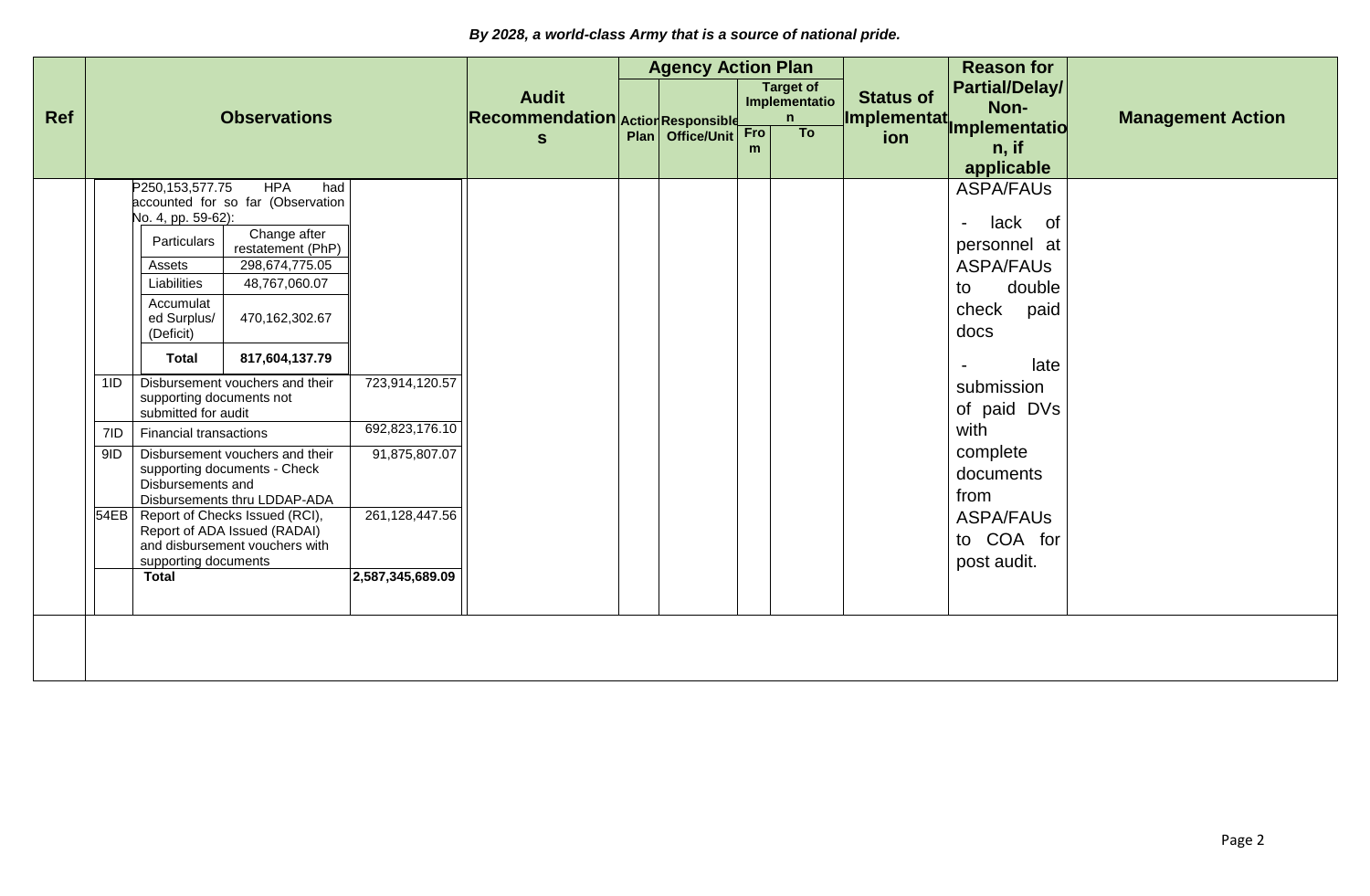|            |                                                                                                                                                                                                                                                                                                                                                                 |                                                                                                                                                                                                                                                                                                                                                                                                                                                                                          |                                                                                                                                                                                                                                                                             | <b>Agency Action Plan</b>                                                                                                                           |          |                                         |                                  | <b>Reason for</b>                      |                          |
|------------|-----------------------------------------------------------------------------------------------------------------------------------------------------------------------------------------------------------------------------------------------------------------------------------------------------------------------------------------------------------------|------------------------------------------------------------------------------------------------------------------------------------------------------------------------------------------------------------------------------------------------------------------------------------------------------------------------------------------------------------------------------------------------------------------------------------------------------------------------------------------|-----------------------------------------------------------------------------------------------------------------------------------------------------------------------------------------------------------------------------------------------------------------------------|-----------------------------------------------------------------------------------------------------------------------------------------------------|----------|-----------------------------------------|----------------------------------|----------------------------------------|--------------------------|
| <b>Ref</b> |                                                                                                                                                                                                                                                                                                                                                                 | <b>Observations</b>                                                                                                                                                                                                                                                                                                                                                                                                                                                                      | <b>Audit</b><br>Recommendation Action Responsible                                                                                                                                                                                                                           |                                                                                                                                                     |          | <b>Target of</b><br>Implementatio<br>n. | <b>Status of</b><br>Implementat, | <b>Partial/Delay/</b><br>Non-          | <b>Management Action</b> |
|            |                                                                                                                                                                                                                                                                                                                                                                 |                                                                                                                                                                                                                                                                                                                                                                                                                                                                                          | S                                                                                                                                                                                                                                                                           | Plan   Office/Unit                                                                                                                                  | Fro<br>m | To                                      | ion                              | Implementatio<br>$n,$ if<br>applicable |                          |
|            | <b>Accounting Errors</b><br>2.<br><b>Accounting</b><br>transactions<br>P3,516,134,737.75<br>(FS).<br>Table 2 - Amount of Errors by<br><b>Office/Unit</b><br><b>Office/Unit</b><br><b>HPA</b><br>1st ID<br>2nd ID<br>3rd ID<br>4th ID<br>6th ID<br>7th ID<br>9th ID<br>10th ID<br>MID-TRADOC<br>51st EBde<br>52nd EBde<br>53rd EBde<br>54th EBde<br><b>Total</b> | errors in recording<br>amounting<br>to<br>resulted<br>in<br>the<br>misstatement of affected accounts and<br>weighed on the fair presentation of the<br>PA's Consolidated Financial Statements<br><b>Amount (Php)</b><br>2,026,345,501.92<br>138,028,436.03<br>6,746,371.83<br>26,907,758.60<br>119,142,527.43<br>78,606,543.01<br>245,235,767.66<br>52,214,298.36<br>8,539,664.48<br>164,189,086.65<br>85,255,802.73<br>29,700,523.61<br>52,244.76<br>535,170,210.68<br>3,516,134,737.75 | We reinforce our<br>prior<br>years'<br>recommendation<br>urging<br>by<br>Management to<br>direct<br>the<br>concerned<br>0f<br>accountants<br>ASPA and Field<br><b>Accounting Units</b><br>correct<br>to<br>immediately all<br>the accounting<br>errors discussed<br>herein. | <b>HPA</b><br>(ASPA)<br>1ID<br>2ID<br>3ID<br>4ID<br>6ID<br>7ID<br>9ID<br>10ID<br><b>MID</b><br><b>TRADOC</b><br>51EB<br>52EB<br>53EB<br><b>54EB</b> |          |                                         | <b>Not</b><br>Implemented        |                                        | (Annex B)                |
|            |                                                                                                                                                                                                                                                                                                                                                                 |                                                                                                                                                                                                                                                                                                                                                                                                                                                                                          |                                                                                                                                                                                                                                                                             |                                                                                                                                                     |          |                                         |                                  |                                        |                          |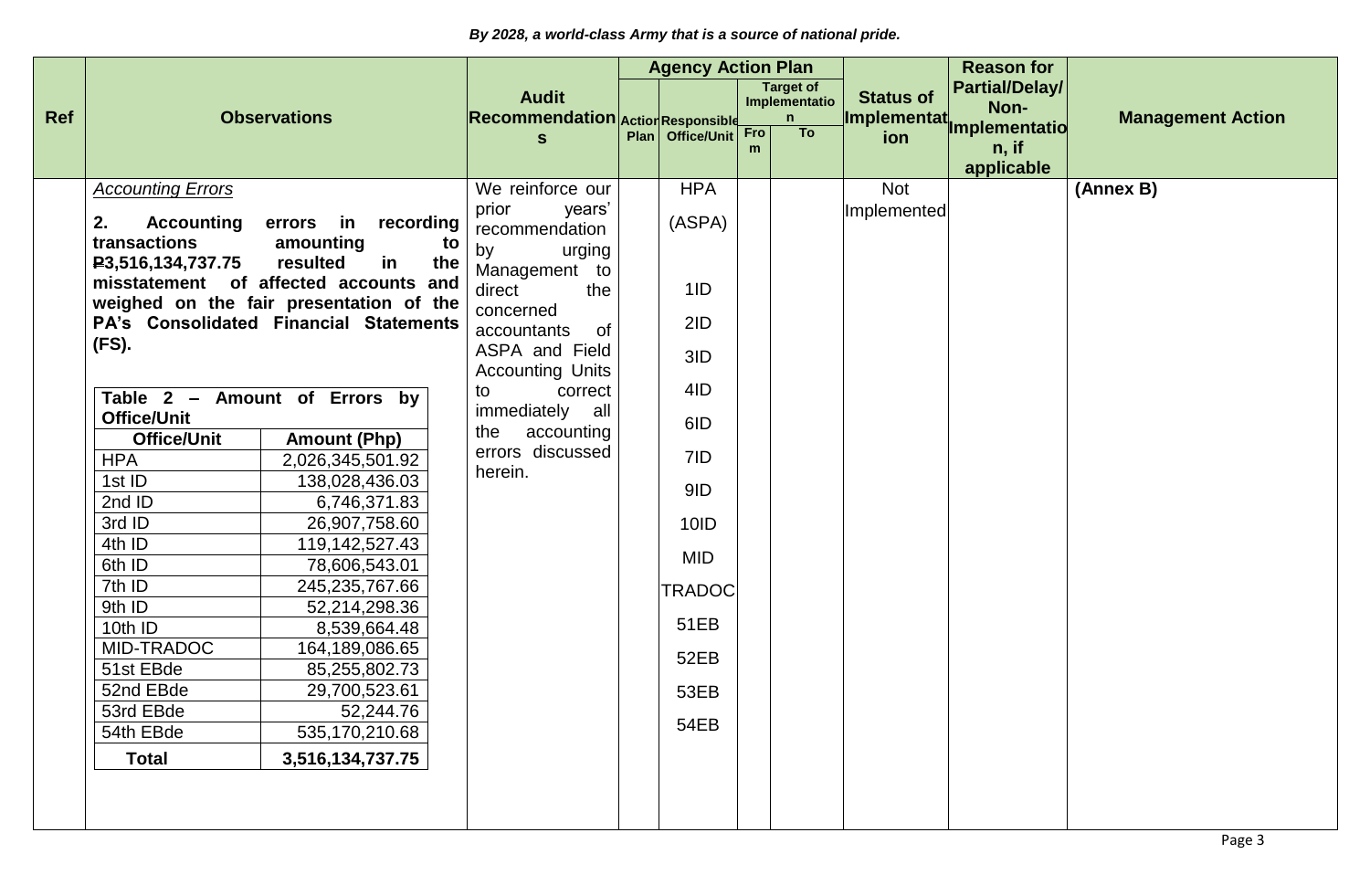|     |                                                             |                     |                                  |                                                   | <b>Agency Action Plan</b> |          |                                                   |                                 | <b>Reason for</b>                           |                          |
|-----|-------------------------------------------------------------|---------------------|----------------------------------|---------------------------------------------------|---------------------------|----------|---------------------------------------------------|---------------------------------|---------------------------------------------|--------------------------|
| Ref |                                                             | <b>Observations</b> |                                  | <b>Audit</b><br>Recommendation Action Responsible |                           |          | <b>Target of</b><br>Implementatio<br>$\mathsf{n}$ | <b>Status of</b><br>Implementat | Partial/Delay/<br>Non-                      | <b>Management Action</b> |
|     |                                                             |                     |                                  | $\mathbf{s}$                                      | Plan Office/Unit          | Fro<br>m | To                                                | ion                             | <b>Implementatio</b><br>n, if<br>applicable |                          |
|     | Table 3 - Breakdown of 88.9 percent of<br>accounting errors |                     |                                  |                                                   |                           |          |                                                   |                                 |                                             |                          |
|     | <b>Particulars</b>                                          | <b>Amount (Php)</b> | Percentage<br>of total<br>errors |                                                   |                           |          |                                                   |                                 |                                             |                          |
|     | <b>Between Headquarters</b><br>PA and its field units       | 1,259,255,062.37    | 35.8                             |                                                   |                           |          |                                                   |                                 |                                             |                          |
|     | Between PA's<br>Accounting and<br>Property records          | 390,446,260.32      | 11.1                             |                                                   |                           |          |                                                   |                                 |                                             |                          |
|     | Between PA and Other<br><b>NGAs or GOCCs</b>                | 1,476,348,821.72    | 42.0                             |                                                   |                           |          |                                                   |                                 |                                             |                          |
|     | <b>Total</b>                                                | 3,126,050,144.41    | 88.9                             |                                                   |                           |          |                                                   |                                 |                                             |                          |
|     | Table 4 - Effect of accounting errors<br>Net effect on      |                     | <b>Understatement</b>            |                                                   |                           |          |                                                   |                                 |                                             |                          |
|     | Assets                                                      |                     | 290,890,769.21                   |                                                   |                           |          |                                                   |                                 |                                             |                          |
|     | Liabilities                                                 |                     | 286,298,791.96                   |                                                   |                           |          |                                                   |                                 |                                             |                          |
|     | Surplus/<br>(Deficit)                                       | 418,663,258.73      | 4,591,977.25                     |                                                   |                           |          |                                                   |                                 |                                             |                          |
|     | Income                                                      | 24, 151, 342. 17    |                                  |                                                   |                           |          |                                                   |                                 |                                             |                          |
|     | Less:<br>Expenses                                           | 438,222,623.65      |                                  |                                                   |                           |          |                                                   |                                 |                                             |                          |
|     |                                                             |                     |                                  |                                                   |                           |          |                                                   |                                 |                                             |                          |
|     |                                                             |                     |                                  |                                                   |                           |          |                                                   |                                 |                                             |                          |
|     |                                                             |                     |                                  |                                                   |                           |          |                                                   |                                 |                                             |                          |
|     |                                                             |                     |                                  |                                                   |                           |          |                                                   |                                 |                                             |                          |
|     |                                                             |                     |                                  |                                                   |                           |          |                                                   |                                 |                                             |                          |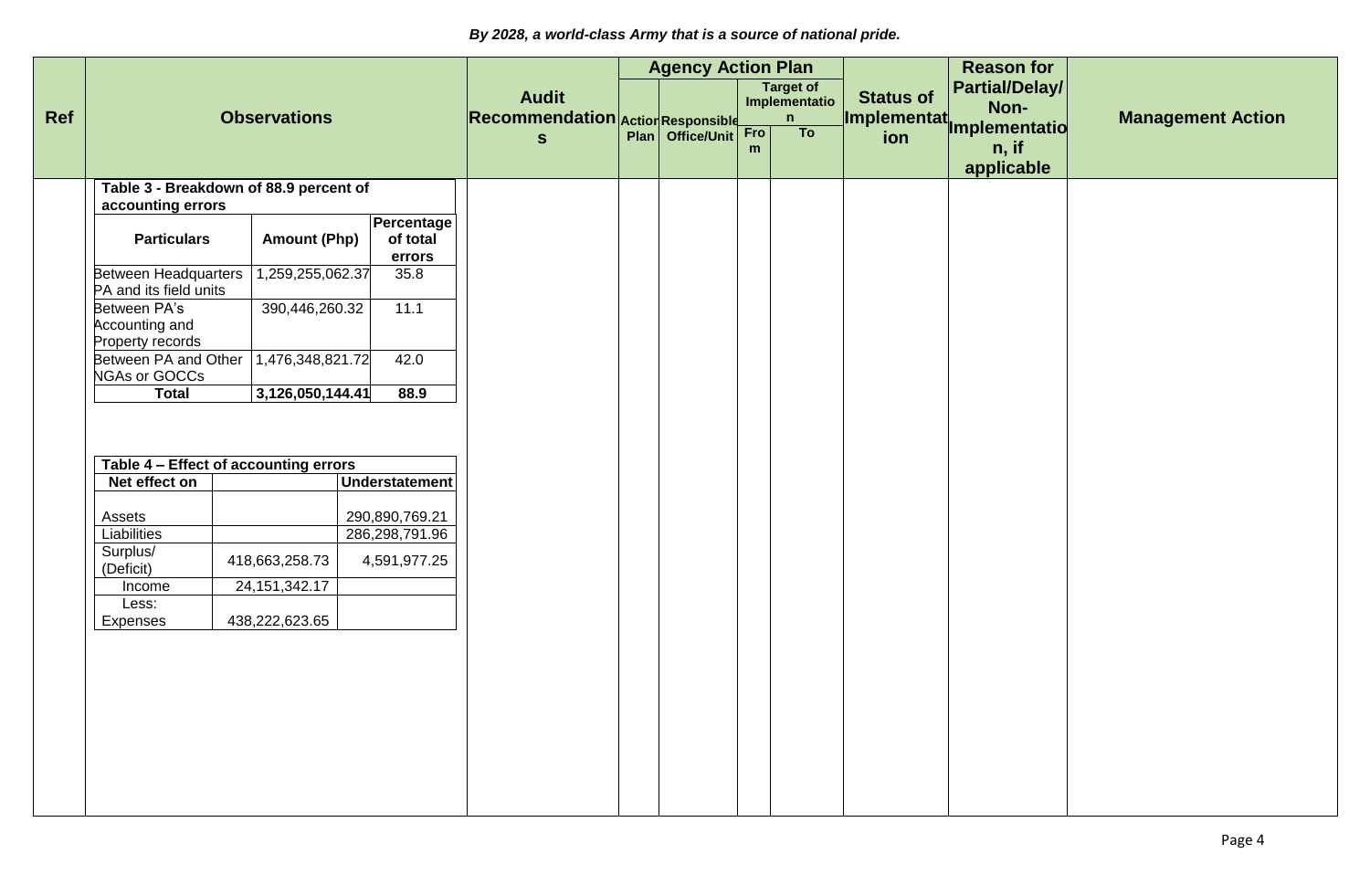|            |                                                          |                                         |                                                          | <b>Agency Action Plan</b> |          |                                        |                                        | <b>Reason for</b>                     |                          |
|------------|----------------------------------------------------------|-----------------------------------------|----------------------------------------------------------|---------------------------|----------|----------------------------------------|----------------------------------------|---------------------------------------|--------------------------|
| <b>Ref</b> | <b>Observations</b>                                      |                                         | <b>Audit</b><br><b>Recommendation Action Responsible</b> |                           |          | <b>Target of</b><br>Implementatio<br>n | <b>Status of</b><br><b>Implementat</b> | <b>Partial/Delay/</b><br>Non-         | <b>Management Action</b> |
|            |                                                          |                                         | $\mathbf{s}$                                             | Plan Office/Unit          | Fro<br>m | T <sub>o</sub>                         | ion                                    | mplementatio<br>$n,$ if<br>applicable |                          |
|            | <b>Accounting Deficiencies</b>                           |                                         | We reinforce our                                         | <b>HPA</b>                |          |                                        | <b>Not</b>                             |                                       | (Annex C)                |
|            | 3.                                                       | Various accounting deficiencies in      | prior<br>years'<br>recommendation                        | (ASPA)                    |          |                                        | Implement<br>ed                        |                                       |                          |
|            | recording<br>and                                         | reporting<br>financial                  | by                                                       | 1ID                       |          |                                        |                                        |                                       |                          |
|            | transactions<br>P4,952,590,419.72 undermined the quality | amounting<br>to                         | recommending<br>that                                     | 2ID                       |          |                                        |                                        |                                       |                          |
|            | of information presented in the PA's                     |                                         | Management<br>instruct<br>the                            | 3ID                       |          |                                        |                                        |                                       |                          |
|            | <b>Consolidated Financial Statements (FS).</b>           |                                         | concerned                                                | 7ID                       |          |                                        |                                        |                                       |                          |
|            | Table 5 - Accounting deficiencies by                     |                                         | officers and staff<br>of the<br>HPA,                     | <b>MID</b>                |          |                                        |                                        |                                       |                          |
|            | <b>Office/Unit</b>                                       |                                         | <b>Infantry Divisions</b>                                | <b>TRADOC</b>             |          |                                        |                                        |                                       |                          |
|            | <b>Office/Unit</b><br><b>HPA</b>                         | <b>Amount (Php)</b><br>4,250,727,829.12 | and<br>Engineer                                          | 51EB                      |          |                                        |                                        |                                       |                          |
|            | 1st ID                                                   | 401,817.40                              | <b>Brigades</b><br>to                                    |                           |          |                                        |                                        |                                       |                          |
|            | 2ndID                                                    | 483,960.47                              | the<br>resolve                                           | 52EB                      |          |                                        |                                        |                                       |                          |
|            | 3rd ID                                                   | 5,990,169.64                            | accounting                                               | 54EB                      |          |                                        |                                        |                                       |                          |
|            | $7th$ ID                                                 | 9,589,017.53                            | deficiencies                                             |                           |          |                                        |                                        |                                       |                          |
|            | MID-TRADOC                                               | 156,746,833.92                          | listed in detail in                                      |                           |          |                                        |                                        |                                       |                          |
|            | 51st EBde                                                | 17,788,215.12                           | <b>B.</b><br>Annex                                       |                           |          |                                        |                                        |                                       |                          |
|            | 52nd EBde                                                | 207,572,398.96                          | Specifically:<br>for<br>the<br>а.                        |                           |          |                                        |                                        |                                       |                          |
|            | 54th EBde<br><b>Total</b>                                | 303,290,177.56                          | long outstanding                                         |                           |          |                                        |                                        |                                       |                          |
|            |                                                          | 4,952,590,419.72                        |                                                          |                           |          |                                        |                                        |                                       |                          |
|            |                                                          |                                         | cash advances,                                           |                           |          |                                        |                                        |                                       |                          |
|            |                                                          |                                         | settle<br>them                                           |                           |          |                                        |                                        |                                       |                          |
|            |                                                          |                                         | further<br>without                                       |                           |          |                                        |                                        |                                       |                          |
|            |                                                          |                                         | delay and ensure                                         |                           |          |                                        |                                        |                                       |                          |
|            |                                                          |                                         | the<br>that                                              |                           |          |                                        |                                        |                                       |                          |
|            |                                                          |                                         | recognition of the                                       |                           |          |                                        |                                        |                                       |                          |
|            |                                                          |                                         | attendant assets                                         |                           |          |                                        |                                        |                                       |                          |
|            |                                                          |                                         | and<br>expenses                                          |                           |          |                                        |                                        |                                       |                          |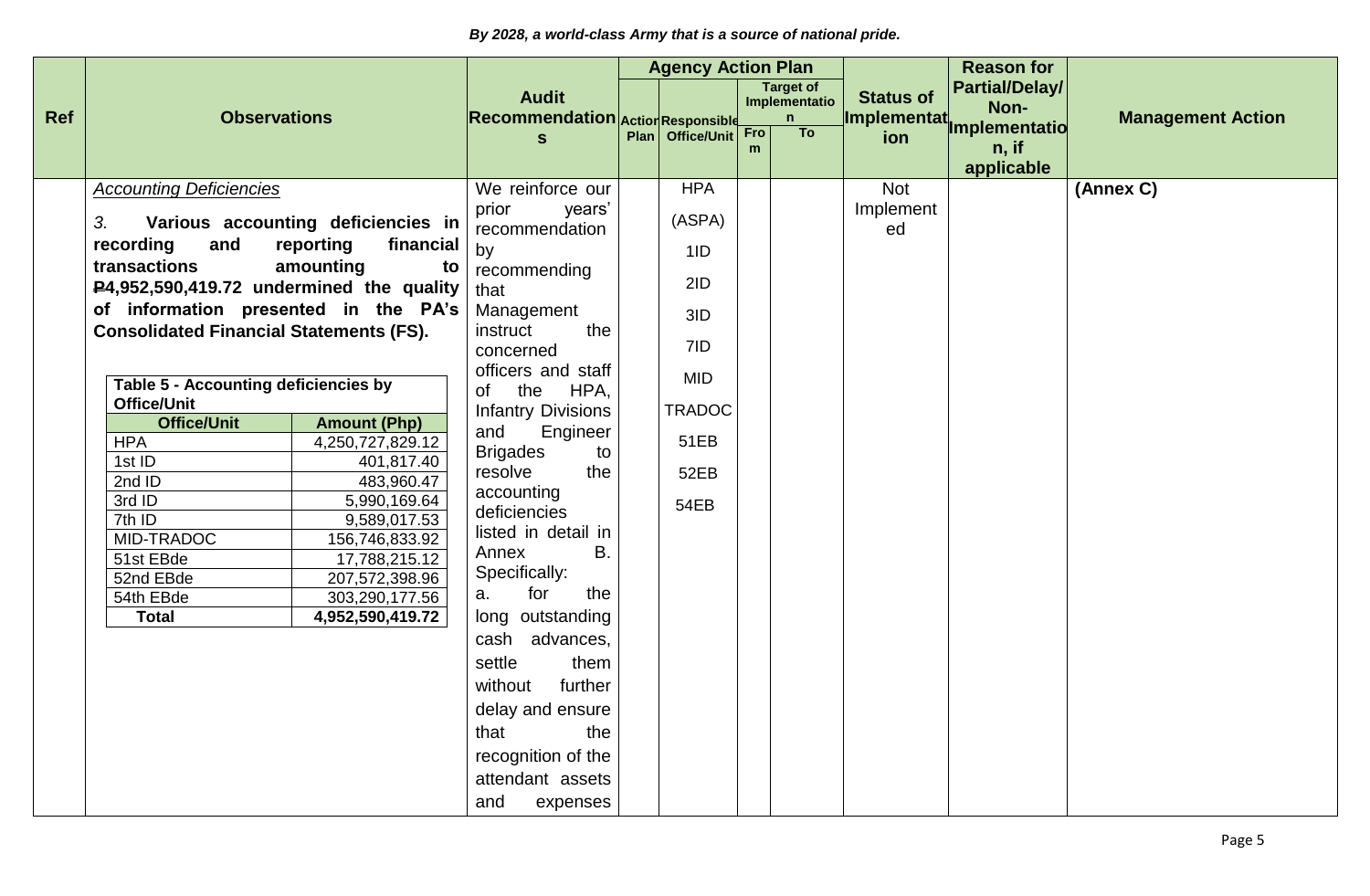|            |                     |                                                                                                                                                                                                                     |                                              | <b>Agency Action Plan</b> |          |                                        |                                 | <b>Reason for</b>                      |                                                                                                                                                                                                                                                                                                                                                                                                                                                                                                                                                                                                |
|------------|---------------------|---------------------------------------------------------------------------------------------------------------------------------------------------------------------------------------------------------------------|----------------------------------------------|---------------------------|----------|----------------------------------------|---------------------------------|----------------------------------------|------------------------------------------------------------------------------------------------------------------------------------------------------------------------------------------------------------------------------------------------------------------------------------------------------------------------------------------------------------------------------------------------------------------------------------------------------------------------------------------------------------------------------------------------------------------------------------------------|
| <b>Ref</b> | <b>Observations</b> | <b>Audit</b><br>Recommendation Action Responsible                                                                                                                                                                   |                                              |                           |          | <b>Target of</b><br>Implementatio<br>n | <b>Status of</b><br>Implementat | Partial/Delay/<br>Non-                 | <b>Management Action</b>                                                                                                                                                                                                                                                                                                                                                                                                                                                                                                                                                                       |
|            |                     | $\mathbf{s}$                                                                                                                                                                                                        |                                              | Plan Office/Unit          | Fro<br>m | T <sub>o</sub>                         | ion                             | Implementatio<br>$n,$ if<br>applicable |                                                                                                                                                                                                                                                                                                                                                                                                                                                                                                                                                                                                |
|            |                     | are made in the<br>proper period.                                                                                                                                                                                   |                                              |                           |          |                                        |                                 |                                        |                                                                                                                                                                                                                                                                                                                                                                                                                                                                                                                                                                                                |
|            |                     | in<br>b.<br>0f<br>case<br>unreconciled<br>difference<br>between<br>property<br>accounting<br>records,<br>between<br>records<br>accounts of PA<br>and PS-DBM or<br>PITC,<br>account<br>for and settle<br>them fully; | the<br>the<br>the<br>and<br>and<br>the<br>of |                           |          |                                        | <b>Not</b><br>Implement<br>ed   |                                        | 3ID<br>completed<br>have<br>and<br>currently implementing different<br>development projects inside<br>camp: such as the repair and<br>improvement of 3ID Admin<br>Building, Senior NCO Barracks<br>and repair and improvement of<br>3ID KDR facilities among others.<br>The FOL requirements for the<br>said projects were not included<br>in the Program of Works (POW)<br>and the Costing for the Bill of<br>Materials and Cost Estimates<br>(BOMCE). Hence, the portion of<br>the regular FOL allocation of 3ID<br>used<br>for<br>were<br>the<br>implementation<br>0f<br>these<br>projects. |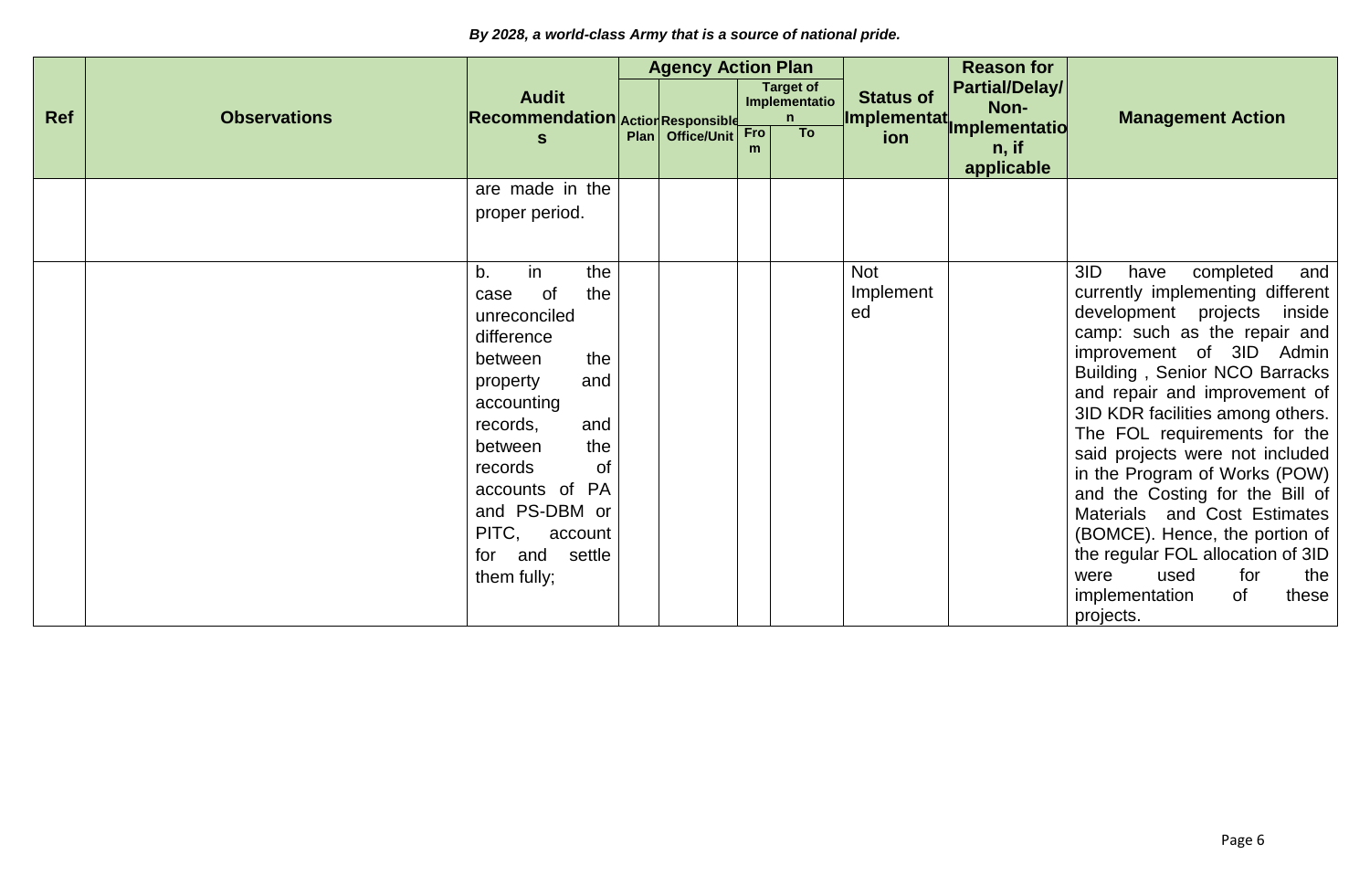|            |                     |                                                     | <b>Agency Action Plan</b> |                  |     |                                   |                  | <b>Reason for</b>             |                                                                 |
|------------|---------------------|-----------------------------------------------------|---------------------------|------------------|-----|-----------------------------------|------------------|-------------------------------|-----------------------------------------------------------------|
|            |                     | <b>Audit</b>                                        |                           |                  |     | <b>Target of</b><br>Implementatio | <b>Status of</b> | <b>Partial/Delay/</b><br>Non- |                                                                 |
| <b>Ref</b> | <b>Observations</b> | <b>Recommendation Action Responsible</b>            |                           |                  | Fro | n<br>T <sub>o</sub>               |                  | Implementat<br>Implementatio  | <b>Management Action</b>                                        |
|            |                     | $\mathbf{s}$                                        |                           | Plan Office/Unit | m   |                                   |                  | n, if                         |                                                                 |
|            |                     |                                                     |                           |                  |     |                                   |                  | applicable                    |                                                                 |
|            |                     | for<br>the<br>C.                                    |                           |                  |     |                                   | <b>Not</b>       |                               | HPA (ASPA) already recorded                                     |
|            |                     | undocumented                                        |                           |                  |     |                                   | Implement        |                               | the ff:<br>Particular<br>Amount<br><b>JEV Nrs</b>               |
|            |                     | bank credit and                                     |                           |                  |     |                                   | ed               |                               | 7,613,070.59 2019-05-<br>002997<br>debit                        |
|            |                     | debit<br>memo,                                      |                           |                  |     |                                   |                  |                               | 8 <sup>1</sup><br>memoranda<br>2019-05-                         |
|            |                     | account for them                                    |                           |                  |     |                                   |                  |                               | 003298                                                          |
|            |                     | fully<br>and                                        |                           |                  |     |                                   |                  |                               | 25,484,499.32 2019-05-<br>credit<br>8 <sub>o</sub><br>memoranda |
|            |                     | recognize them                                      |                           |                  |     |                                   |                  |                               | 002950<br>2019-05-                                              |
|            |                     | in the books of                                     |                           |                  |     |                                   |                  |                               | 003025<br>33,097,569.91<br>Total                                |
|            |                     | accounts by the                                     |                           |                  |     |                                   |                  |                               |                                                                 |
|            |                     | end of 2019;                                        |                           |                  |     |                                   |                  |                               |                                                                 |
|            |                     | $\overline{d}$ .<br>$\overline{\mathsf{in}}$<br>the |                           |                  |     |                                   | <b>Not</b>       |                               |                                                                 |
|            |                     | of<br>case                                          |                           |                  |     |                                   | Implement        |                               |                                                                 |
|            |                     | disbursements,                                      |                           |                  |     |                                   | ed               |                               |                                                                 |
|            |                     | account                                             |                           |                  |     |                                   |                  |                               |                                                                 |
|            |                     | balances<br>and                                     |                           |                  |     |                                   |                  |                               |                                                                 |
|            |                     | financial                                           |                           |                  |     |                                   |                  |                               |                                                                 |
|            |                     | transactions                                        |                           |                  |     |                                   |                  |                               |                                                                 |
|            |                     | lacking<br>the                                      |                           |                  |     |                                   |                  |                               |                                                                 |
|            |                     | prescribed                                          |                           |                  |     |                                   |                  |                               |                                                                 |
|            |                     | documentation,                                      |                           |                  |     |                                   |                  |                               |                                                                 |
|            |                     | their<br>prove                                      |                           |                  |     |                                   |                  |                               |                                                                 |
|            |                     | validity/regularity                                 |                           |                  |     |                                   |                  |                               |                                                                 |
|            |                     | submitting<br>by                                    |                           |                  |     |                                   |                  |                               |                                                                 |
|            |                     | such                                                |                           |                  |     |                                   |                  |                               |                                                                 |
|            |                     | documentation;                                      |                           |                  |     |                                   |                  |                               |                                                                 |
|            |                     |                                                     |                           |                  |     |                                   |                  |                               |                                                                 |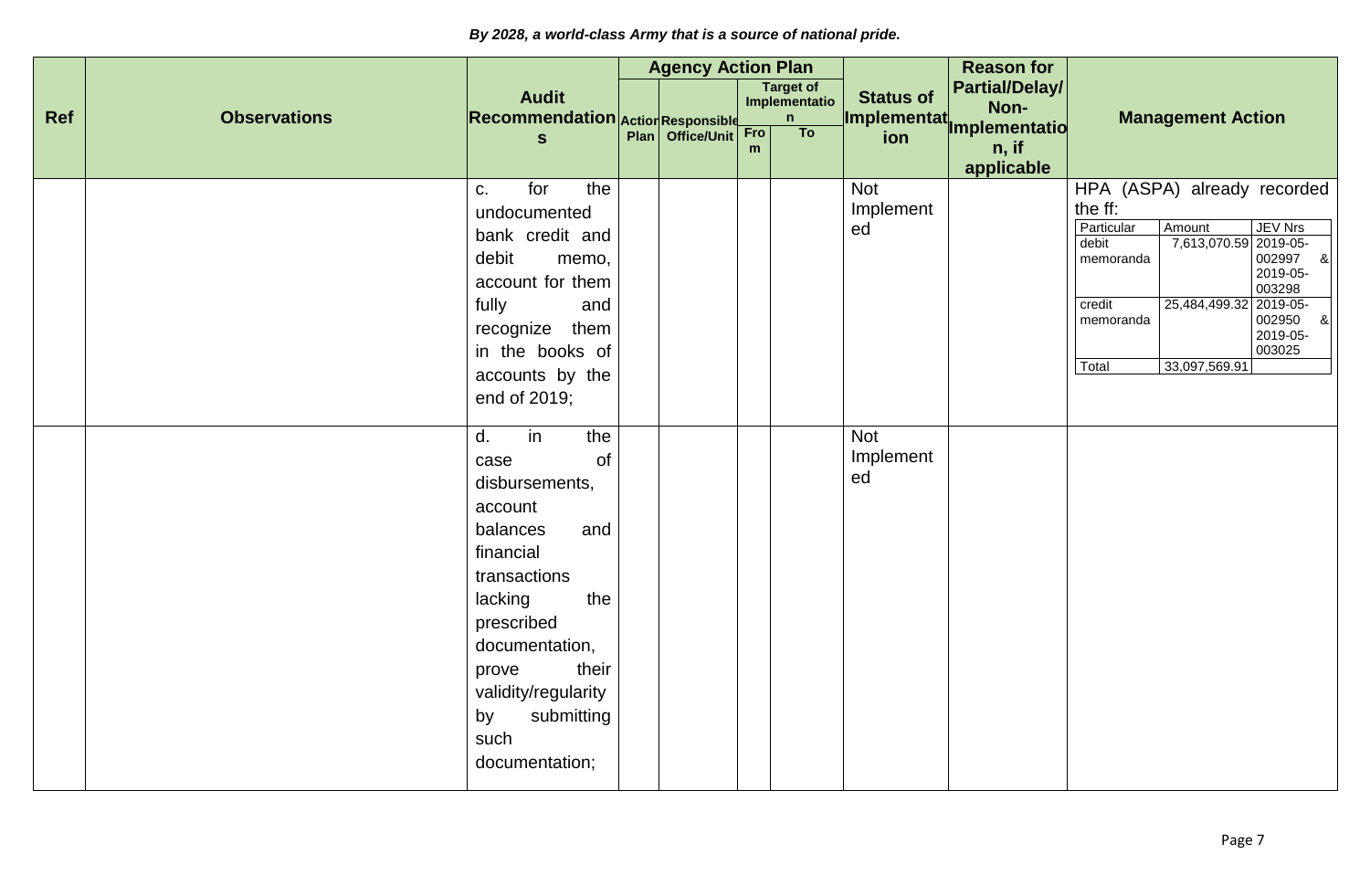|            |                     |                                                                                                                                                                                       | <b>Agency Action Plan</b> |          |                                        |                                  | <b>Reason for</b>                      |                                                                                                                                                                                                                    |
|------------|---------------------|---------------------------------------------------------------------------------------------------------------------------------------------------------------------------------------|---------------------------|----------|----------------------------------------|----------------------------------|----------------------------------------|--------------------------------------------------------------------------------------------------------------------------------------------------------------------------------------------------------------------|
| <b>Ref</b> | <b>Observations</b> | <b>Audit</b><br>Recommendation Action Responsible                                                                                                                                     |                           |          | <b>Target of</b><br>Implementatio<br>n | <b>Status of</b><br>Implementat. | Partial/Delay/<br>Non-                 | <b>Management Action</b>                                                                                                                                                                                           |
|            |                     | $\mathbf{s}$                                                                                                                                                                          | Plan Office/Unit          | Fro<br>m | To                                     | ion                              | Implementatio<br>$n,$ if<br>applicable |                                                                                                                                                                                                                    |
|            |                     | for<br>the<br>e.<br><b>FOL</b><br>abnormal<br>consumption<br>recognized in the<br>accounts,<br>account for and<br>recognize<br>the<br>actual level<br>of<br>consumption;              |                           |          |                                        | <b>Not</b><br>Implement<br>ed    |                                        | The Command already<br>$2ID -$<br>submitted the POL consumption<br>report and POL stock card to<br>COA Office last 15 November<br>2018. (STL to COA, Subject<br>POL Consumption Report and<br>Stock Card attached) |
|            |                     | in<br>the<br><b>PPE</b><br>of<br>case<br>without<br>for<br>allowance<br>depreciation,<br>provide<br>such<br>depreciation<br>in<br>accordance with<br>prescribed<br>the<br>method; and |                           |          |                                        | <b>Not</b><br>Implement<br>ed    |                                        |                                                                                                                                                                                                                    |
|            |                     | the<br>for<br>g.<br>895<br>pieces of<br>firearms<br>turned-<br>FSSU,<br>to<br>in<br><b>ASCOM</b><br>and<br>GS,<br>PAO,<br>account for them<br>correctly in both<br>the books of       | <b>ASPA</b><br>3ID        |          |                                        | <b>Not</b><br>Implement<br>ed    |                                        | 3ID - The 6FAU is on process of<br>computing and recording the<br>depreciation expense of the various<br>firearms recorded under Military,<br>Police and Security Equipment.                                       |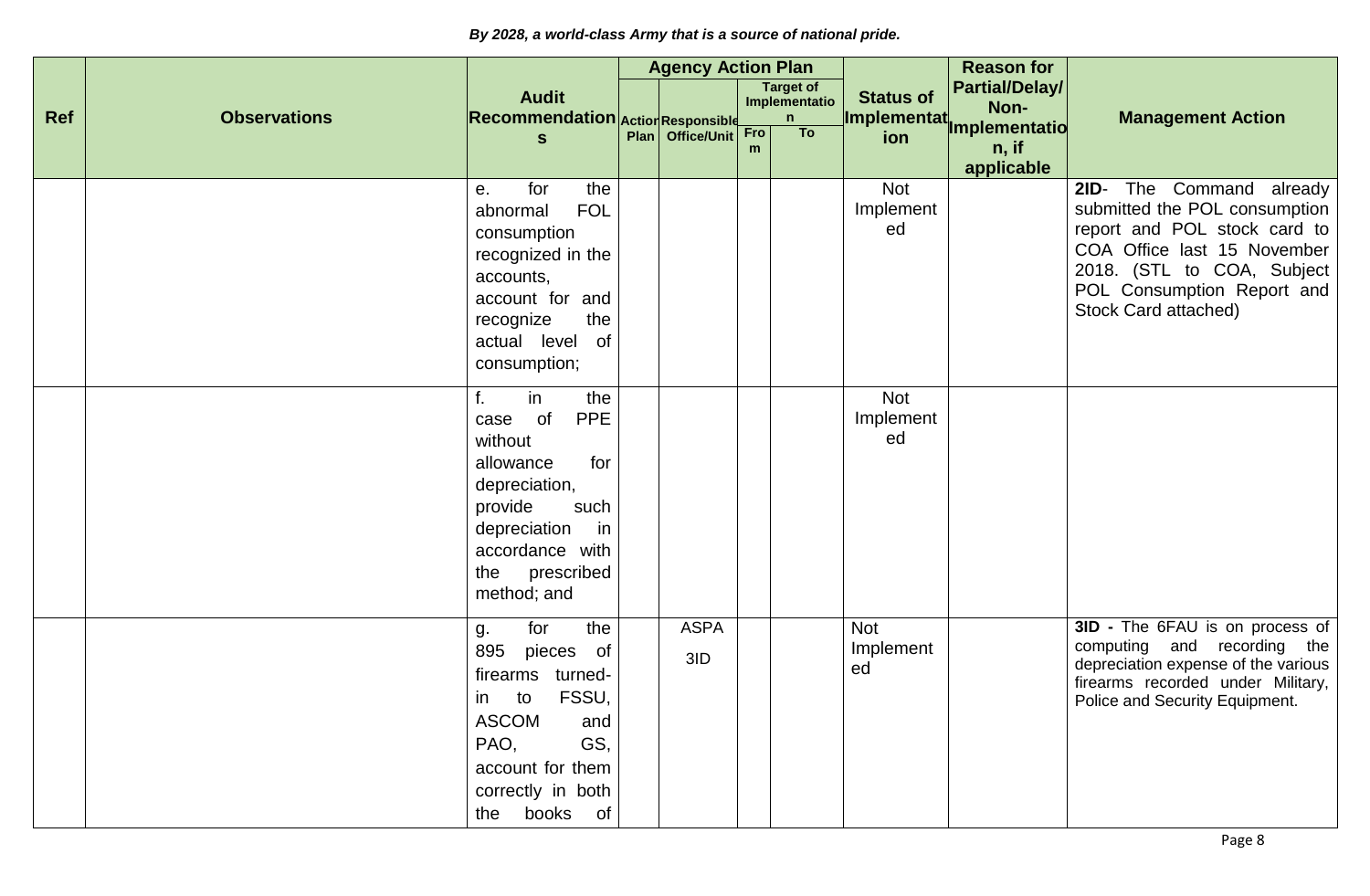|            |                                                                                                                                                                                                                                                                                                                                                                                                                                                                                                                                                                                                                                       |                                                                                                                                                                                                                                                                                                          | <b>Agency Action Plan</b> |                    |          |                                                   |                                 | <b>Reason for</b>                      |                                                                                                                                                         |
|------------|---------------------------------------------------------------------------------------------------------------------------------------------------------------------------------------------------------------------------------------------------------------------------------------------------------------------------------------------------------------------------------------------------------------------------------------------------------------------------------------------------------------------------------------------------------------------------------------------------------------------------------------|----------------------------------------------------------------------------------------------------------------------------------------------------------------------------------------------------------------------------------------------------------------------------------------------------------|---------------------------|--------------------|----------|---------------------------------------------------|---------------------------------|----------------------------------------|---------------------------------------------------------------------------------------------------------------------------------------------------------|
| <b>Ref</b> | <b>Observations</b>                                                                                                                                                                                                                                                                                                                                                                                                                                                                                                                                                                                                                   | <b>Audit</b><br>Recommendation Action Responsible                                                                                                                                                                                                                                                        |                           |                    |          | <b>Target of</b><br>Implementatio<br>$\mathsf{n}$ | <b>Status of</b><br>Implementat | <b>Partial/Delay/</b><br>Non-          | <b>Management Action</b>                                                                                                                                |
|            |                                                                                                                                                                                                                                                                                                                                                                                                                                                                                                                                                                                                                                       | $\mathbf{s}$                                                                                                                                                                                                                                                                                             |                           | Plan   Office/Unit | Fro<br>m | To                                                | ion                             | Implementatio<br>$n,$ if<br>applicable |                                                                                                                                                         |
|            |                                                                                                                                                                                                                                                                                                                                                                                                                                                                                                                                                                                                                                       | <b>of</b><br>accounts<br>ASPA and 3ID.                                                                                                                                                                                                                                                                   |                           |                    |          |                                                   |                                 |                                        |                                                                                                                                                         |
|            | Non-disclosure of information that will enable<br>users to evaluate the significance of the<br>accounts presented in the FS<br>The PA had not disclosed in the<br>4.<br>Notes to FS the required information that<br>will enable users of its FS to evaluate the<br>significance of the assets, liabilities and<br>equities to its financial position and<br>performance and the nature and extent of<br>risks arising from them.<br>Table 8 - Information vital to understanding the<br>significance of receivables, inventories and PPE not<br>disclosed in the Notes to FS                                                         | In order to meet<br>the standard of<br>understandability<br>and enable users<br>of the FS to<br>evaluate<br>the<br>of<br>significance<br>the<br>assets,<br>liabilities<br>and<br>equities to the<br>financial position<br>and performance<br>the nature<br>and<br>extent of<br>and<br>risks arising from |                           |                    |          |                                                   | Implemented                     |                                        | ASPA - Notes to FS for FY 2018<br>was submitted in accordance<br>PPSAS,<br><b>GAM</b><br>and<br>recommendation<br>by<br>the<br><b>Resident Auditor.</b> |
|            | <b>ACCOUNTS</b><br><b>DISCLOSURES</b><br>Policies and procedures on the accounting<br>Other<br>for and utilization of the RMC Fund;<br>Receivables<br>The movement in the RMC Fund over the<br>year; and<br>The carrying amount of inventories carried<br>Inventories<br>at fair value:<br>The amount of inventories recognized as<br>an expense during the period;<br>The amount of any write-down of<br>inventories recognized as an expense in<br>the period;<br>A reconciliation of the carrying amount at<br>the beginning and end of the period<br>showing:<br>• Additions;<br>• Expensed during the year except<br>write-down; | them,<br>we<br>recommended<br>that<br>Management<br>direct ASPA to<br>disclose in the<br>Notes to FS the<br>following:<br>a.<br>nature<br>and substance of<br>the<br>changes<br>arising from the<br>of<br>restatement                                                                                    |                           |                    |          |                                                   |                                 |                                        |                                                                                                                                                         |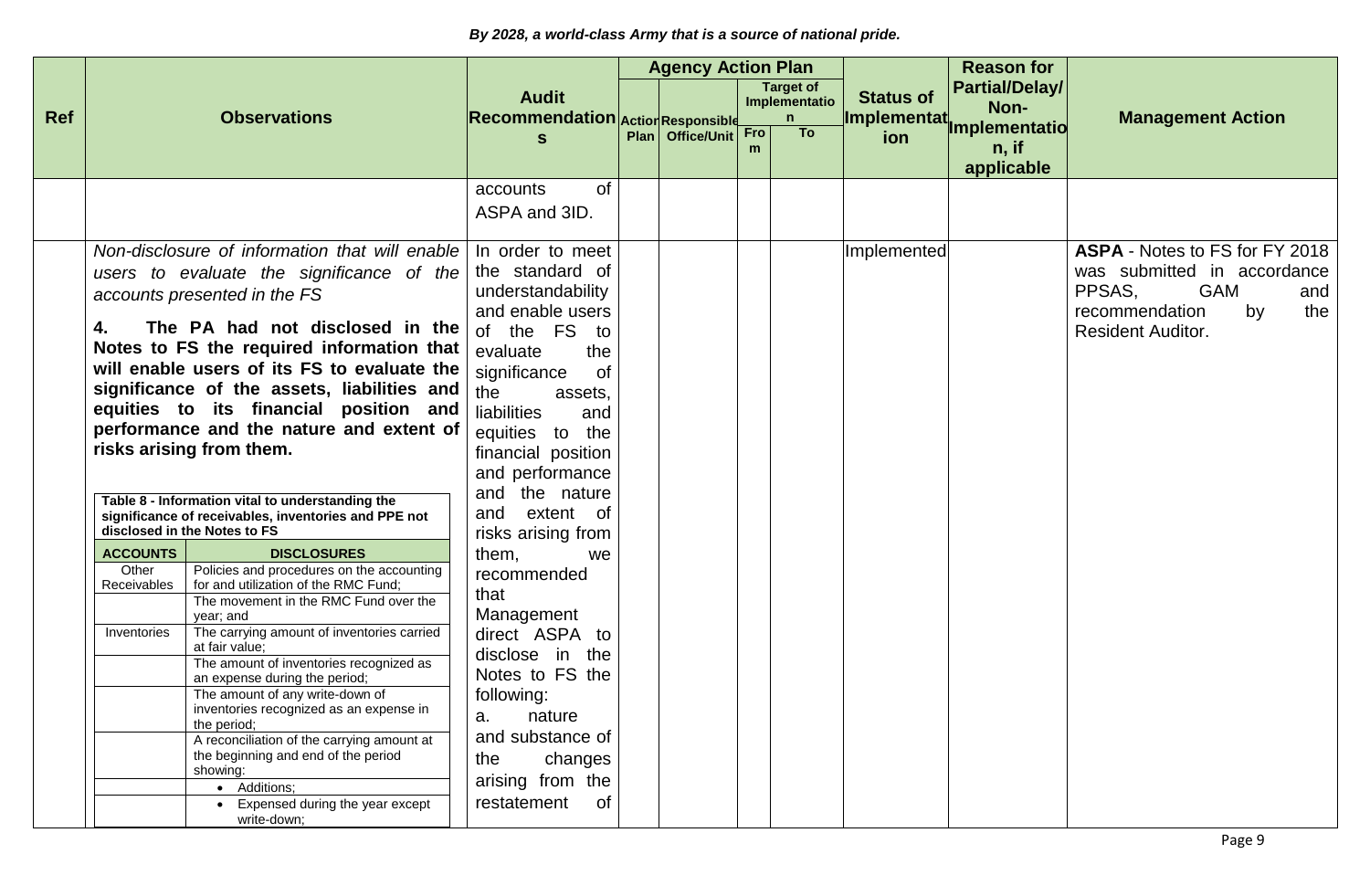|     |                                                                                                                                                                                                                                                                                                                                                                                                                                                                                                                                                                                                                                                                                                                                                                                                                                                                                                                                                                               |                                                                                                   | <b>Agency Action Plan</b> |          |                                                   |                                  | <b>Reason for</b>                    |                          |
|-----|-------------------------------------------------------------------------------------------------------------------------------------------------------------------------------------------------------------------------------------------------------------------------------------------------------------------------------------------------------------------------------------------------------------------------------------------------------------------------------------------------------------------------------------------------------------------------------------------------------------------------------------------------------------------------------------------------------------------------------------------------------------------------------------------------------------------------------------------------------------------------------------------------------------------------------------------------------------------------------|---------------------------------------------------------------------------------------------------|---------------------------|----------|---------------------------------------------------|----------------------------------|--------------------------------------|--------------------------|
| Ref | <b>Observations</b>                                                                                                                                                                                                                                                                                                                                                                                                                                                                                                                                                                                                                                                                                                                                                                                                                                                                                                                                                           | <b>Audit</b><br><b>Recommendation Action Responsible</b>                                          |                           |          | <b>Target of</b><br>Implementatio<br>$\mathsf{n}$ | <b>Status of</b><br>Implementat. | <b>Partial/Delay/</b><br>Non-        | <b>Management Action</b> |
|     |                                                                                                                                                                                                                                                                                                                                                                                                                                                                                                                                                                                                                                                                                                                                                                                                                                                                                                                                                                               | $\mathbf{s}$                                                                                      | Plan   Office/Unit        | Fro<br>m | To                                                | ion                              | Implementatio<br>n, if<br>applicable |                          |
|     | • Write-down during the year; and<br>• Reversal of Write-down during the<br>vear<br>A reconciliation of the carrying amount at<br>Property, Plant<br>and Equipment   the beginning and end of the period<br>(PPE)<br>showing:<br>• Additions;<br>Disposals;<br>$\bullet$<br>• Acquisitions through entity<br>combinations;<br>• Increases or decreases and<br>impairment losses;<br>• Impairment losses recognized in<br>surplus or deficit;<br>• Depreciation;<br>• Other changes<br>The existence and amounts of restrictions<br>on title;<br>The amount of expenditures recognized in<br>the carrying amount of an item of PPE in<br>the course of its construction;<br>The amount of contractual commitments<br>for the acquisition of PPE; and<br>The carrying amount of temporarily idle<br>PPE;<br>The gross carrying amount of any fully<br>depreciated PPE that is still in use; and<br>The carrying amount of PPE retired from<br>active use and held for disposal. | accounts<br>presented in the<br>2017 FS; and                                                      |                           |          |                                                   |                                  |                                      |                          |
|     |                                                                                                                                                                                                                                                                                                                                                                                                                                                                                                                                                                                                                                                                                                                                                                                                                                                                                                                                                                               | b. information on<br>receivables,<br>inventories<br>and<br><b>PPE</b><br>listed<br>in<br>Table 8. |                           |          |                                                   | <b>Not</b><br>Implement<br>ed    |                                      |                          |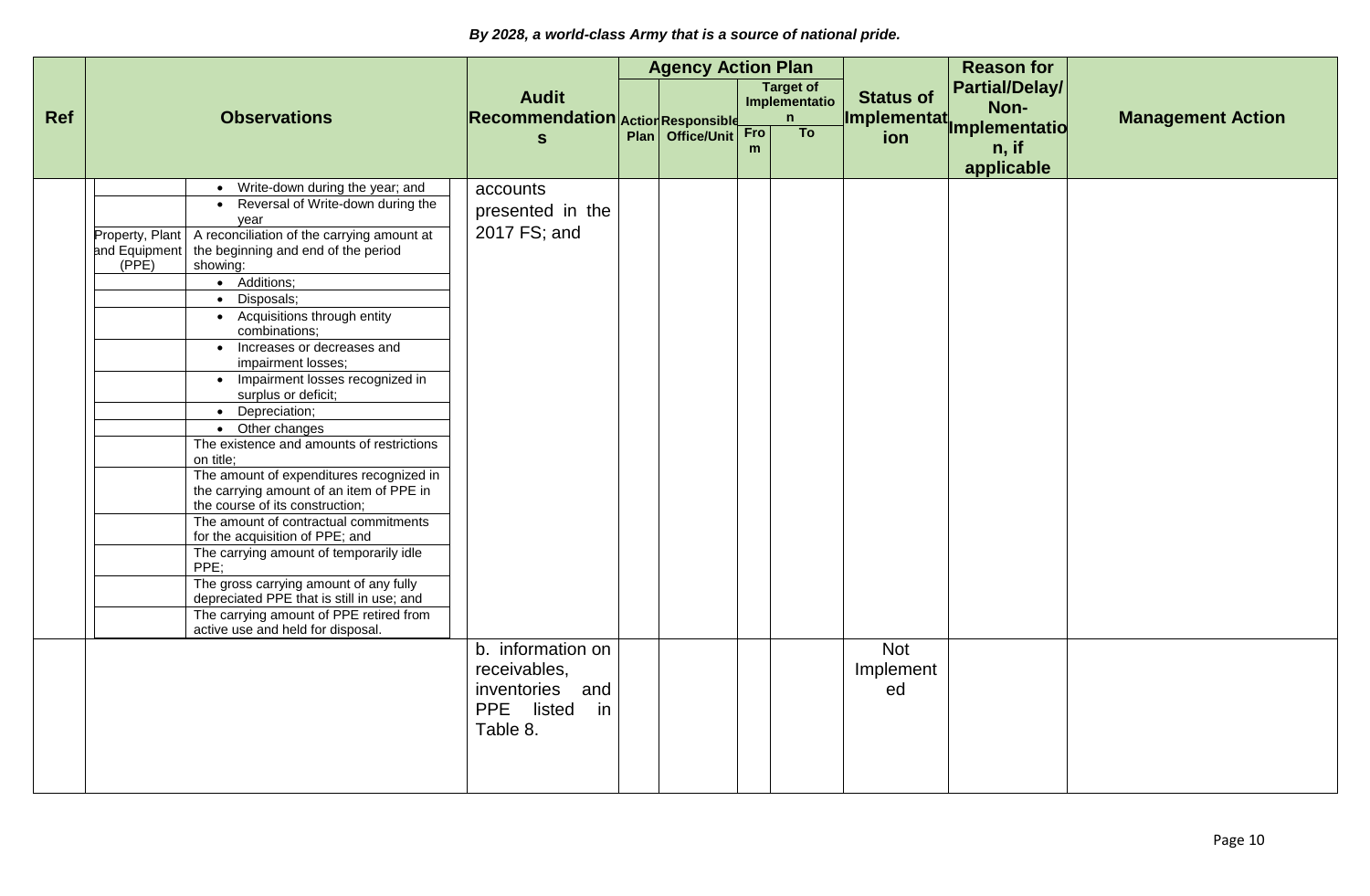|            |                                                                                                                                                                                                                                                                                                                                                                                                                                                                                                                                                                                                                                                                                                                                                                                                                                                                                                                                                                                                                                                                                                                                                                                   |                                                                                                                                                                                                                                                                                                               | <b>Agency Action Plan</b> |            |                                                   |                                  | <b>Reason for</b>                      |                                                                                                                                                                                                                                                                                                                                                                                                                                                                                                                                                                                                                                                                                                                                                                                                                                                                                                                                                                                                                                                                                                                           |
|------------|-----------------------------------------------------------------------------------------------------------------------------------------------------------------------------------------------------------------------------------------------------------------------------------------------------------------------------------------------------------------------------------------------------------------------------------------------------------------------------------------------------------------------------------------------------------------------------------------------------------------------------------------------------------------------------------------------------------------------------------------------------------------------------------------------------------------------------------------------------------------------------------------------------------------------------------------------------------------------------------------------------------------------------------------------------------------------------------------------------------------------------------------------------------------------------------|---------------------------------------------------------------------------------------------------------------------------------------------------------------------------------------------------------------------------------------------------------------------------------------------------------------|---------------------------|------------|---------------------------------------------------|----------------------------------|----------------------------------------|---------------------------------------------------------------------------------------------------------------------------------------------------------------------------------------------------------------------------------------------------------------------------------------------------------------------------------------------------------------------------------------------------------------------------------------------------------------------------------------------------------------------------------------------------------------------------------------------------------------------------------------------------------------------------------------------------------------------------------------------------------------------------------------------------------------------------------------------------------------------------------------------------------------------------------------------------------------------------------------------------------------------------------------------------------------------------------------------------------------------------|
| <b>Ref</b> | <b>Observations</b>                                                                                                                                                                                                                                                                                                                                                                                                                                                                                                                                                                                                                                                                                                                                                                                                                                                                                                                                                                                                                                                                                                                                                               | <b>Audit</b><br><b>Recommendation</b>                                                                                                                                                                                                                                                                         | <b>Action Responsible</b> |            | <b>Target of</b><br>Implementatio<br>$\mathsf{n}$ | <b>Status of</b><br>Implementat. | <b>Partial/Delay/</b><br>Non-          | <b>Management Action</b>                                                                                                                                                                                                                                                                                                                                                                                                                                                                                                                                                                                                                                                                                                                                                                                                                                                                                                                                                                                                                                                                                                  |
|            |                                                                                                                                                                                                                                                                                                                                                                                                                                                                                                                                                                                                                                                                                                                                                                                                                                                                                                                                                                                                                                                                                                                                                                                   |                                                                                                                                                                                                                                                                                                               | Plan Office/Unit          | <b>Fro</b> | To                                                | ion                              | Implementatio<br>$n,$ if<br>applicable |                                                                                                                                                                                                                                                                                                                                                                                                                                                                                                                                                                                                                                                                                                                                                                                                                                                                                                                                                                                                                                                                                                                           |
|            | <b>PERFORMANCE AUDIT</b><br>Delay in procurement actions for mission-<br>goods and base development<br>essential<br>projects<br>Considerable delay from 25 to 61<br>5.<br>calendar days in procurement actions for<br>mission-essential goods<br>and<br>base<br>development projects poses risk to the PA<br>operations in achieving its core purpose.<br>Table 9 - Average delay in procurement action<br><b>Recommended</b><br>No. of<br>maximum period of<br>calendar<br>action<br>Offic<br>e/ Goods/Infractureme No. of<br>Unit a-structure nt action calend<br>days<br>nt action calend<br>Actual Maria<br>Reference<br>ar<br>days<br><b>Annex C, 2016</b><br>197 61<br>H Individual<br>Pre-<br>PA<br>Clothing<br>procuremen 136 Revised IRR,<br>RA No. 9184<br>and<br>Individual<br>Conference<br>Equipment to issuance<br>(ICIE)<br>of Notice to<br>Proceed<br>(NTP)<br>113 Annex C, 2009<br>172 50<br>Pre-<br>51 Base<br>EB<br>developme procuremen<br>Revised IRR,<br>or<br>nt projects<br>141 RA No. 9184<br>Conference<br>for projects<br>prior to 2016;<br>to issuance<br>of NTP<br>and Annex C.<br>2016 Revised<br>IRR, RA No.<br>9184 for<br>projects<br>thereafter | We<br>recommended<br>and<br>Management<br>agreed to direct<br>the Commanding<br>Officer of the<br>PAPC to:<br>a.<br>address<br>the<br>delay<br>in.<br>procurement<br>actions and<br>in<br>the<br>process<br>come up with a<br>catch-up<br>plan<br>reflecting<br>the<br>prevailing<br>condition<br>in<br>2018; | <b>PAPC</b>               |            |                                                   | Implement<br>ed                  |                                        | The activity of the contracts of<br>the PAPC, AFPPS starts once<br>the approved Notice of Award<br>(NOA) is received from the<br>PABAC which is responsible for<br>pre-procurement activity to<br>approval of the NOA. The total<br>number of days consumed until<br>the contract is approved by the<br>Head of the Procuring Entity<br>indeed exceeded the maximum<br>allowable<br>the<br>period<br>in<br>procurement process of Goods<br>and Services. This observation<br>is attributed on the availability of<br>concerned individuals in the<br>signing and approval of the<br>which<br>is<br>contract<br>beyond<br>control. The Center facilitated a<br>one-time signing of the contract<br>in response to the issue noted.<br>signatories<br>Concerned<br>are<br>requested to attend to purposely<br>check the completeness and<br>evaluate the documents. At<br>present, the Center is working to<br>invite the MFO of the concerned<br>units and the Acting Army Chief<br>Accountant in order to facilitate<br>and fast-track the issuance of<br>Obligation Request and Status<br>(ORS), funding of the contract |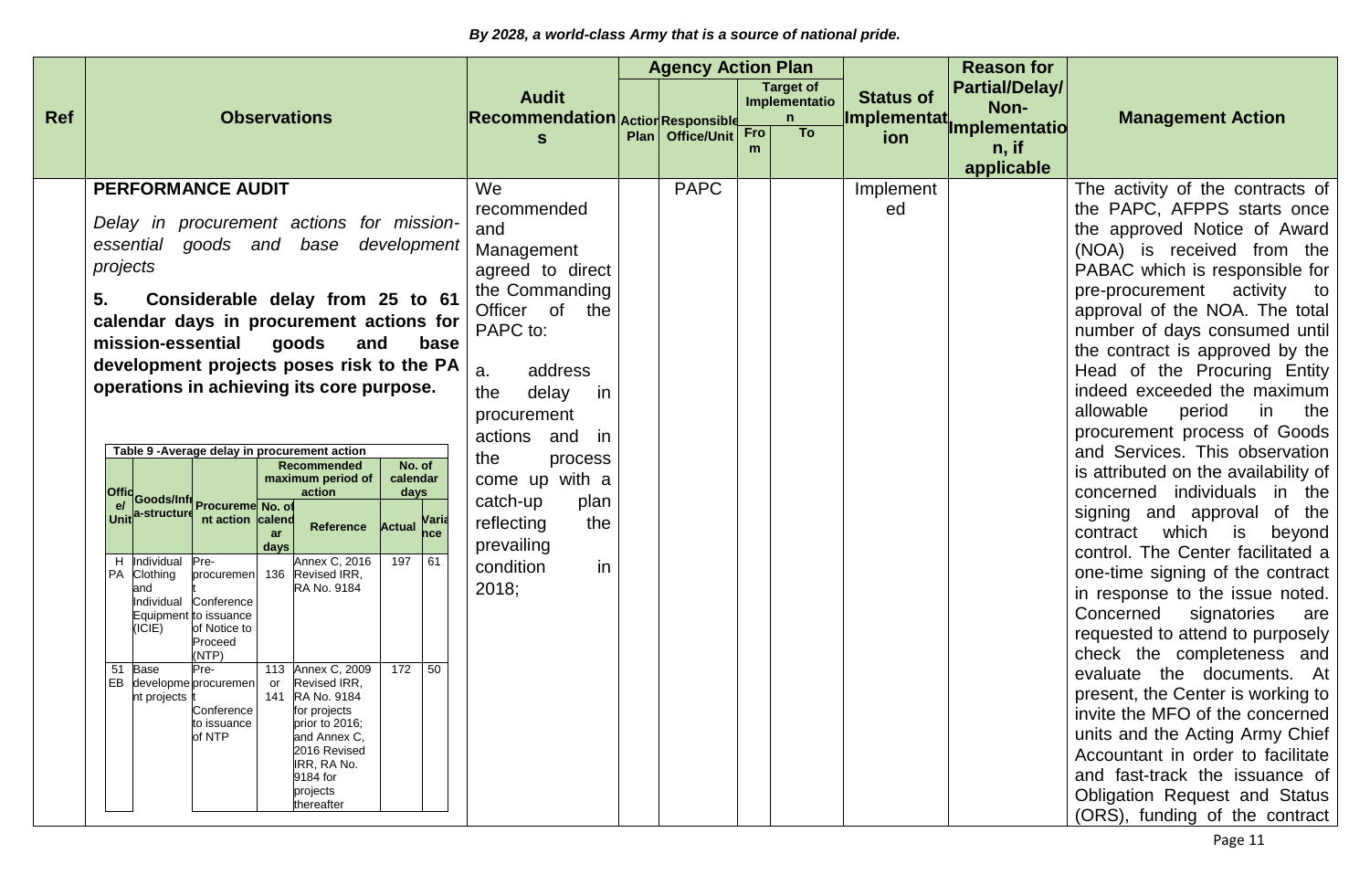|     |                                                                                                                                                                               |                                   | <b>Agency Action Plan</b> |                 |                                   |                    | <b>Reason for</b>      |                                                                                                                                                                                                                                                                                                                                                                                                                                                                                                                                                                                                                                                                                                                                                                                                                                                                                                                                                                                            |
|-----|-------------------------------------------------------------------------------------------------------------------------------------------------------------------------------|-----------------------------------|---------------------------|-----------------|-----------------------------------|--------------------|------------------------|--------------------------------------------------------------------------------------------------------------------------------------------------------------------------------------------------------------------------------------------------------------------------------------------------------------------------------------------------------------------------------------------------------------------------------------------------------------------------------------------------------------------------------------------------------------------------------------------------------------------------------------------------------------------------------------------------------------------------------------------------------------------------------------------------------------------------------------------------------------------------------------------------------------------------------------------------------------------------------------------|
|     |                                                                                                                                                                               | <b>Audit</b>                      |                           |                 | <b>Target of</b><br>Implementatio | <b>Status of</b>   | Partial/Delay/<br>Non- |                                                                                                                                                                                                                                                                                                                                                                                                                                                                                                                                                                                                                                                                                                                                                                                                                                                                                                                                                                                            |
| Ref | <b>Observations</b>                                                                                                                                                           | Recommendation Action Responsible |                           |                 | $\mathsf{n}$                      | <b>Implementat</b> | <b>Implementatio</b>   | <b>Management Action</b>                                                                                                                                                                                                                                                                                                                                                                                                                                                                                                                                                                                                                                                                                                                                                                                                                                                                                                                                                                   |
|     |                                                                                                                                                                               | $\mathbf{s}$                      | Plan   Office/Unit        | <b>Fro</b><br>m | To                                | ion                | n, if                  |                                                                                                                                                                                                                                                                                                                                                                                                                                                                                                                                                                                                                                                                                                                                                                                                                                                                                                                                                                                            |
|     |                                                                                                                                                                               |                                   |                           |                 |                                   |                    | applicable             |                                                                                                                                                                                                                                                                                                                                                                                                                                                                                                                                                                                                                                                                                                                                                                                                                                                                                                                                                                                            |
|     | PAPC, AFPPS<br>32<br>25<br>Small-<br>Preparation<br>51<br>EB<br>value<br>of Purchase<br>Service<br>Order (PO)<br>Charter<br>items<br>preparation<br>and<br>approval of<br>NTP |                                   |                           |                 |                                   |                    |                        | and subsequent issuance of<br>Certificate of Availability of Fund<br>from the ASPA.<br>The 51st EBde informed that the<br>112th Contracting Office, Armed<br>Forces of the Philippines is<br>currently instituting reforms to<br>streamline<br>the<br>Contract<br>Management<br>and<br><b>Base</b><br>Implementation<br>of<br>Development<br>Projects<br>"By Contract".<br>implemented<br>Actions taken to address the<br>include<br>delay<br>management<br>meetings with the contractors,<br>issuance of demand letters to<br>the contractors in case of<br>reported occurrence of Project<br>Slippage, and constant request<br>for Legal Comments in situation<br>disparity<br>in<br>that<br>the<br>implementations of Policies and<br>Directives occurs.<br>OG4, PA in coordination with<br>ASCOM, PA created<br>the<br>Procurement<br>Management<br>Office (PMO)<br>to cater the<br>such<br>requirements<br>as<br>monitoring, delivery and other<br>factors that are attributed on the |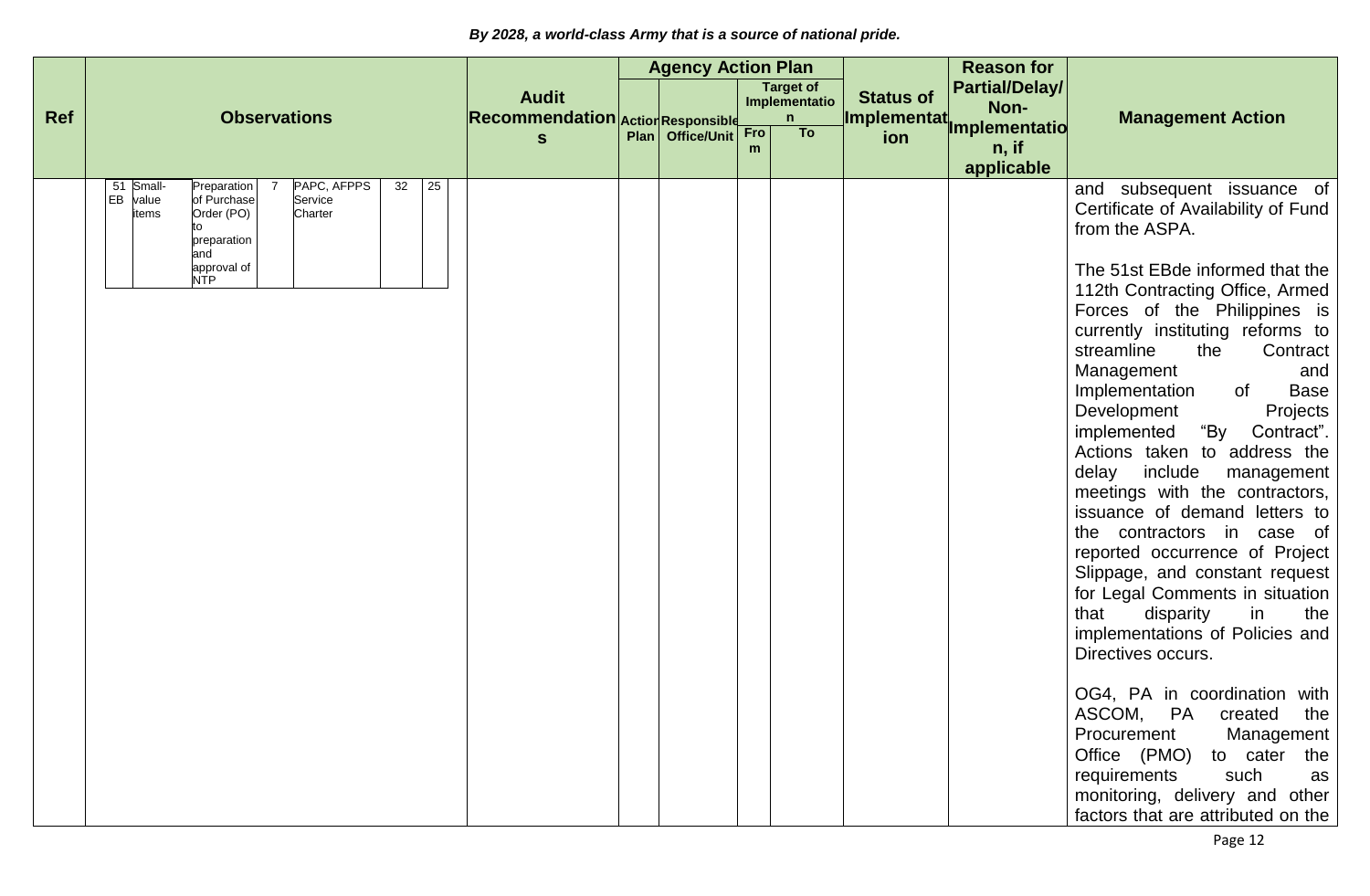|     |                     |                                                   | <b>Agency Action Plan</b> |          |                                            |                                        | <b>Reason for</b>             |                                                                                                              |                                                                                                    |                                                                                                          |                                                                                  |                                                                                                                                                                                                                                                                                                                   |
|-----|---------------------|---------------------------------------------------|---------------------------|----------|--------------------------------------------|----------------------------------------|-------------------------------|--------------------------------------------------------------------------------------------------------------|----------------------------------------------------------------------------------------------------|----------------------------------------------------------------------------------------------------------|----------------------------------------------------------------------------------|-------------------------------------------------------------------------------------------------------------------------------------------------------------------------------------------------------------------------------------------------------------------------------------------------------------------|
| Ref | <b>Observations</b> | <b>Audit</b><br>Recommendation Action Responsible |                           |          | Target of<br>Implementatio<br>$\mathsf{n}$ | <b>Status of</b><br><b>Implementat</b> | <b>Partial/Delay/</b><br>Non- |                                                                                                              |                                                                                                    |                                                                                                          | <b>Management Action</b>                                                         |                                                                                                                                                                                                                                                                                                                   |
|     |                     | $\mathbf{s}$                                      | Plan   Office/Unit        | Fro<br>m | To                                         | ion                                    | <b>Implementatio</b><br>n, if |                                                                                                              |                                                                                                    |                                                                                                          |                                                                                  |                                                                                                                                                                                                                                                                                                                   |
|     |                     |                                                   |                           |          |                                            |                                        | applicable                    | <b>PAPC-</b><br>Cont<br>ract<br>Nr<br><b>SIG</b><br>003-<br>$11 - 17$<br>ORD<br>033-<br>12-17<br>ORD<br>033- | Item<br>Spectrum<br>Analylzer<br>1,300 rds<br>Ctg<br>$105$ mm<br>Smoke<br>WP<br>239,500<br>rds Ctg | <b>Supplier</b><br>Elta<br>Systems<br>, Ltd<br>Stone of<br>David<br>Corporat<br>ion<br>Stone of<br>David | Amount<br>in PhP<br>100,000,<br>000.00<br>38,993,5<br>00.00<br>48,858,0<br>00.00 | delay of the bidding activities.<br>Remarks<br>Sheduled for<br>deliveries, 1st<br>and 2nd<br>Delivery was<br>extended by<br>HOPE until 11<br>Jul 19, not yet<br>delivered as of<br>this date.<br>For termination.<br>Notice to<br>terminate is for<br>approval of<br>HOPE<br><b>Terminated for</b><br>Convenience |
|     |                     |                                                   |                           |          |                                            |                                        |                               | $12 - 17$<br>ORD<br>035-<br>$12 - 17$                                                                        | Cal.50 ball<br>linked<br>30,755 rds<br>Ctg 81mm<br>HE                                              | Corporat<br>ion<br>Stone of<br>David<br>Corporat<br>ion                                                  | 213,593,                                                                         | Notice of<br>Decision<br>attached)<br>Termination on<br>475.00 process. Notice<br>of Decision for<br>Termination of<br>contract for<br>default is for<br>approval of<br>HOPE.                                                                                                                                     |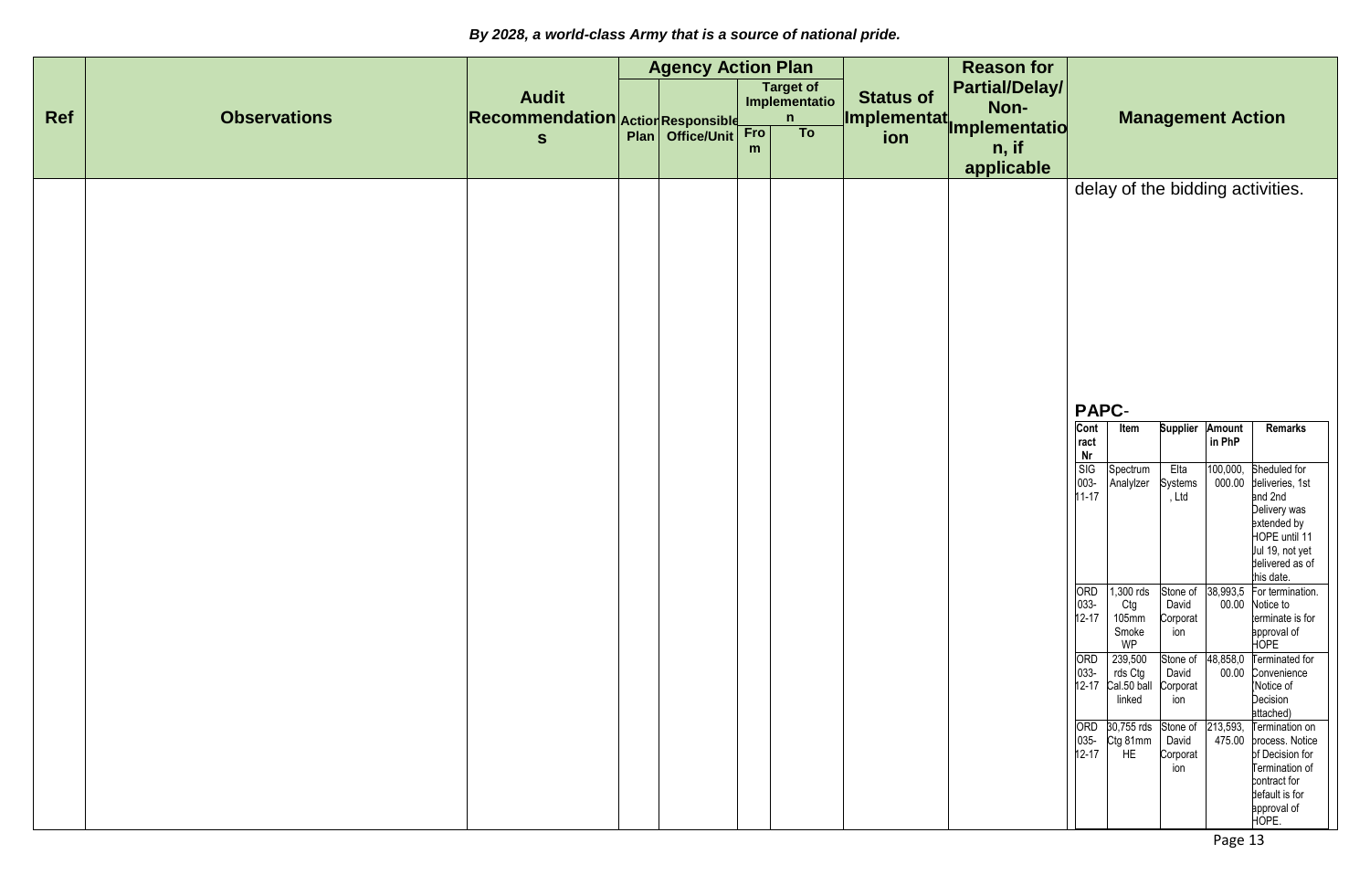|     |                     |                                                                                                                                                                                                                                                                                                                                                                                                                    | <b>Agency Action Plan</b> |          |                                   |                  | <b>Reason for</b>             |                                                                                                                                                                                                                                                                                                                                                                                                                                          |
|-----|---------------------|--------------------------------------------------------------------------------------------------------------------------------------------------------------------------------------------------------------------------------------------------------------------------------------------------------------------------------------------------------------------------------------------------------------------|---------------------------|----------|-----------------------------------|------------------|-------------------------------|------------------------------------------------------------------------------------------------------------------------------------------------------------------------------------------------------------------------------------------------------------------------------------------------------------------------------------------------------------------------------------------------------------------------------------------|
|     |                     | <b>Audit</b>                                                                                                                                                                                                                                                                                                                                                                                                       |                           |          | <b>Target of</b><br>Implementatio | <b>Status of</b> | <b>Partial/Delay/</b><br>Non- |                                                                                                                                                                                                                                                                                                                                                                                                                                          |
| Ref | <b>Observations</b> | <b>Recommendation Action Responsible</b>                                                                                                                                                                                                                                                                                                                                                                           |                           |          | n                                 | Implementat.     | Implementatio                 | <b>Management Action</b>                                                                                                                                                                                                                                                                                                                                                                                                                 |
|     |                     | S                                                                                                                                                                                                                                                                                                                                                                                                                  | Plan   Office/Unit        | Fro<br>m | T <sub>o</sub>                    | ion              | $n,$ if                       |                                                                                                                                                                                                                                                                                                                                                                                                                                          |
|     |                     |                                                                                                                                                                                                                                                                                                                                                                                                                    |                           |          |                                   |                  | applicable                    |                                                                                                                                                                                                                                                                                                                                                                                                                                          |
|     |                     | b.<br>in<br>the<br>of<br>case<br>procurement<br><b>PITC</b><br>through<br>and from GA:<br>i.<br>work<br>closely with them<br>implement<br>to<br>measures<br>to<br>hasten<br>considerably the<br>of<br>delivery<br>outstanding<br>requisitioned<br>goods,<br>equipment, etc.;<br>and<br>ii.<br>evaluate<br>and determine the<br>extent by which<br>PA can effectively<br>source<br>operational<br>requirements from |                           |          |                                   | Implemented      |                               | PA received an advice from GA<br>on March 29, 2019 that the<br>remaining ammo is ready for<br>hauling.<br>The<br>Pre-delivery<br>Inspection (PDI) of 8,483,313<br>Ctg<br>5.56<br>mm Ball,<br>rds<br>SS109/M855 at the Government<br>Arsenal, Limay, Bataan is<br>tentatively scheduled between<br>27 May to 14 June 2019 to<br>complete the delivery of training<br>ammo requirements charged to<br>the P628M fund transferred to<br>GA. |
|     |                     | them and ensure<br>that such extent is                                                                                                                                                                                                                                                                                                                                                                             |                           |          |                                   |                  |                               |                                                                                                                                                                                                                                                                                                                                                                                                                                          |
|     |                     | factored in future                                                                                                                                                                                                                                                                                                                                                                                                 |                           |          |                                   |                  |                               |                                                                                                                                                                                                                                                                                                                                                                                                                                          |
|     |                     | procurement                                                                                                                                                                                                                                                                                                                                                                                                        |                           |          |                                   |                  |                               |                                                                                                                                                                                                                                                                                                                                                                                                                                          |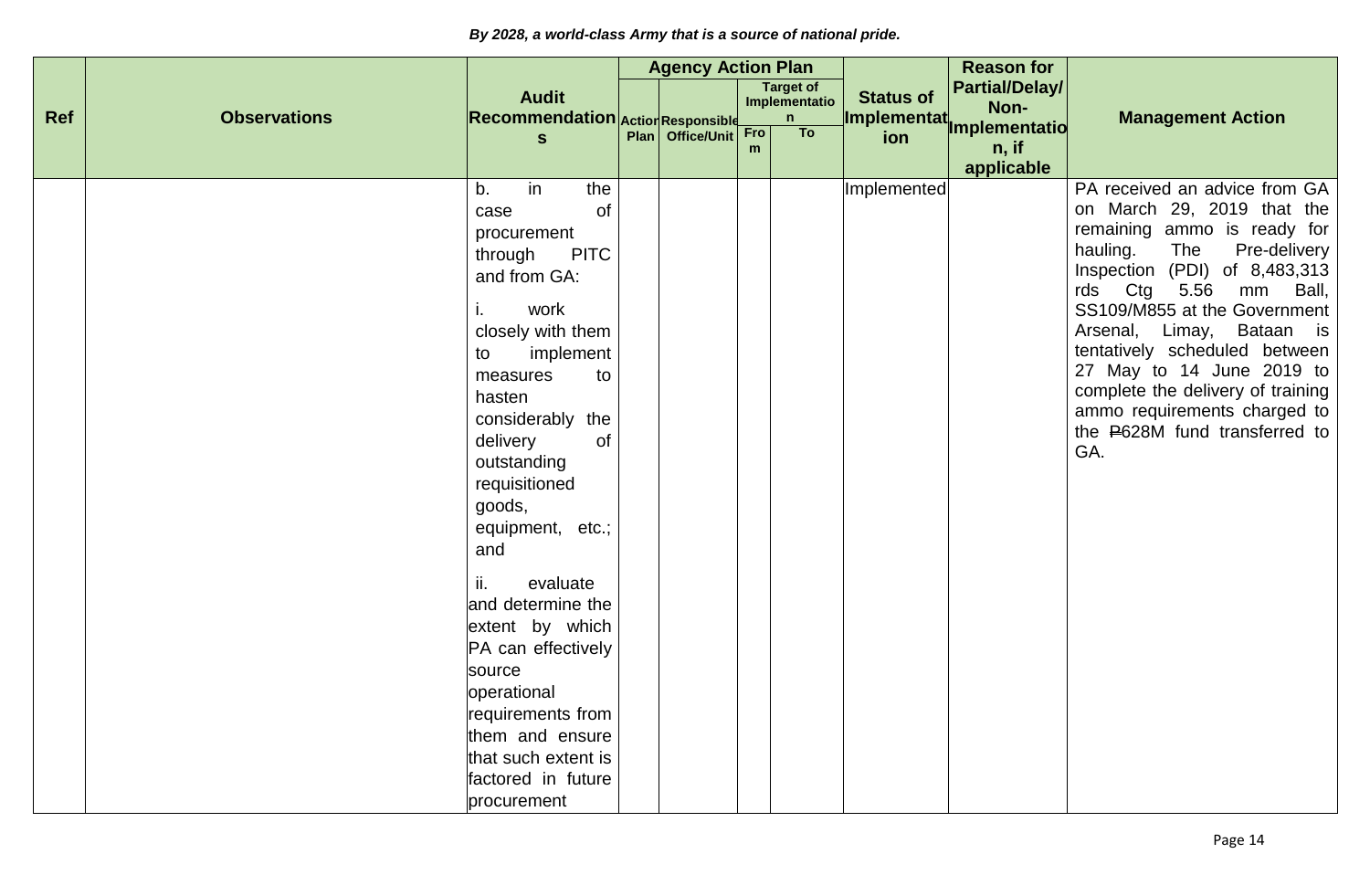|     |                                                                                                                                                                                                                                                                                                                                                 |                                                                                                                                                                                                                                                                                                                                                                                   | <b>Agency Action Plan</b> |          |                                        |                                 | <b>Reason for</b>                             |                          |
|-----|-------------------------------------------------------------------------------------------------------------------------------------------------------------------------------------------------------------------------------------------------------------------------------------------------------------------------------------------------|-----------------------------------------------------------------------------------------------------------------------------------------------------------------------------------------------------------------------------------------------------------------------------------------------------------------------------------------------------------------------------------|---------------------------|----------|----------------------------------------|---------------------------------|-----------------------------------------------|--------------------------|
| Ref | <b>Observations</b>                                                                                                                                                                                                                                                                                                                             | <b>Audit</b><br>Recommendation Action Responsible                                                                                                                                                                                                                                                                                                                                 |                           |          | <b>Target of</b><br>Implementatio<br>n | <b>Status of</b><br>Implementat | <b>Partial/Delay/</b><br>Non-                 | <b>Management Action</b> |
|     |                                                                                                                                                                                                                                                                                                                                                 | $\mathbf{s}$                                                                                                                                                                                                                                                                                                                                                                      | Plan Office/Unit          | Fro<br>m | T <sub>o</sub>                         | ion                             | <b>Implementatio</b><br>$n,$ if<br>applicable |                          |
|     |                                                                                                                                                                                                                                                                                                                                                 | actions.                                                                                                                                                                                                                                                                                                                                                                          |                           |          |                                        |                                 |                                               |                          |
|     | <b>COMPLIANCE AUDIT</b><br>Non-compliance with certain provisions of<br>laws, rules and regulations on financial<br>operations<br>The PA had not observed certain<br>6.<br>provisions of laws, rules and regulations<br>on financial operations; thus, bypassing<br>the intended control benefits to its financial<br>and accounting operation. | order<br>to<br>In<br>strengthen<br>control over the<br>PA's<br>financial<br>and accounting<br>operation,<br>we<br>recommended<br>that<br>Management<br>intensify<br>the<br>of<br>monitoring<br>compliance<br>to<br>accounting<br>the<br>auditing<br>and<br>laws, rules and<br>regulation<br>specified<br>in<br>Table<br>11<br>and<br>faithful<br>ensure<br>observance<br>thereof. |                           |          |                                        | <b>Not</b><br>Implemented       |                                               | (ANNEX D)                |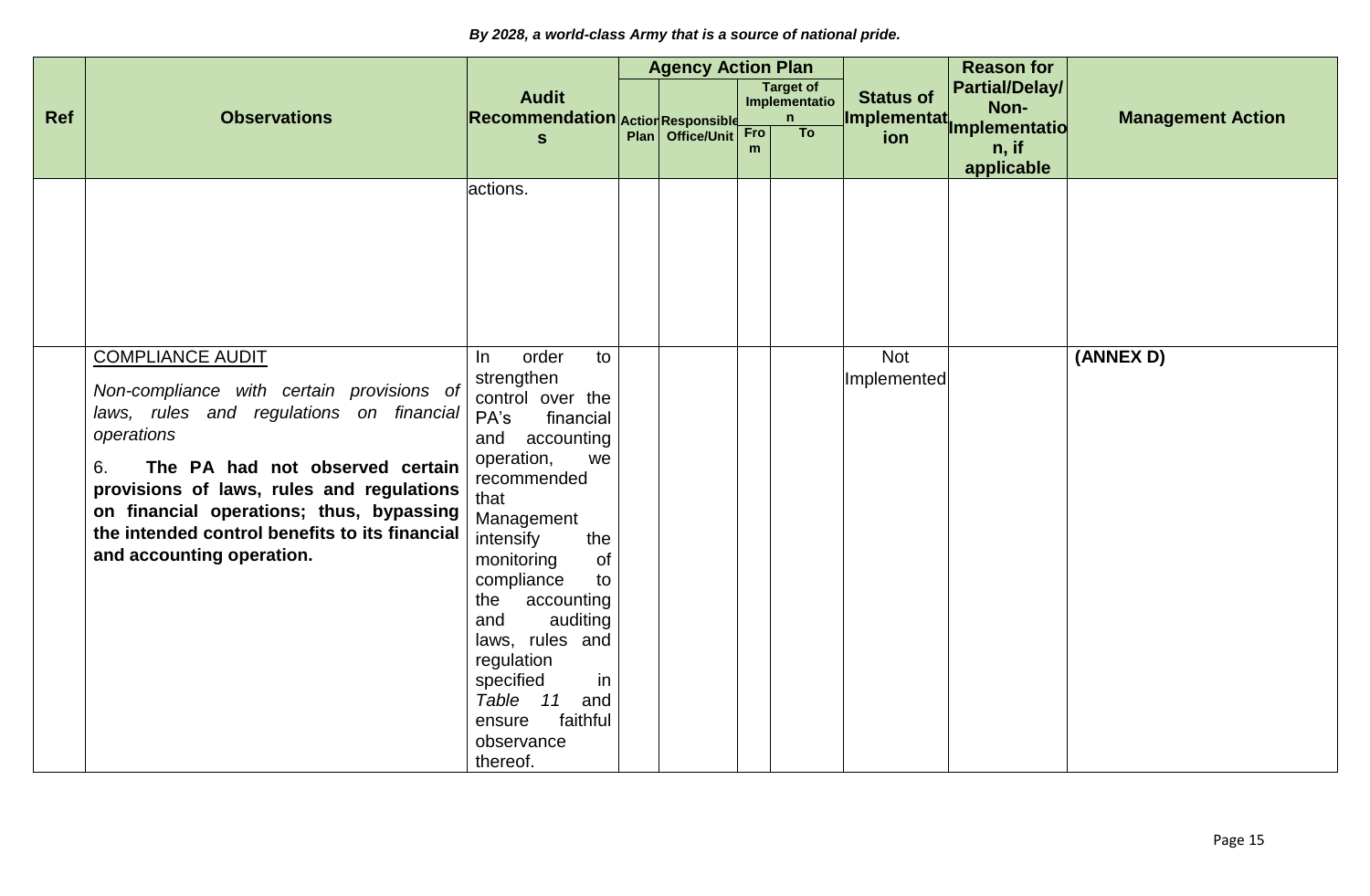|            |                                                                                                                                                                                                                                                                                                                                                                                                                                                                                                                                                                                                                                                  |                                                                                                |                                                                                                                         |                                                                                   |                  | <b>Agency Action Plan</b>  |            |                                        |                                  | <b>Reason for</b>                             |                                                                                                                                                                                                                                                                                                                                                                                                                                                                                                                                                                                                                                                                                                                                                                                                                                                                                                                                                                                                                                               |
|------------|--------------------------------------------------------------------------------------------------------------------------------------------------------------------------------------------------------------------------------------------------------------------------------------------------------------------------------------------------------------------------------------------------------------------------------------------------------------------------------------------------------------------------------------------------------------------------------------------------------------------------------------------------|------------------------------------------------------------------------------------------------|-------------------------------------------------------------------------------------------------------------------------|-----------------------------------------------------------------------------------|------------------|----------------------------|------------|----------------------------------------|----------------------------------|-----------------------------------------------|-----------------------------------------------------------------------------------------------------------------------------------------------------------------------------------------------------------------------------------------------------------------------------------------------------------------------------------------------------------------------------------------------------------------------------------------------------------------------------------------------------------------------------------------------------------------------------------------------------------------------------------------------------------------------------------------------------------------------------------------------------------------------------------------------------------------------------------------------------------------------------------------------------------------------------------------------------------------------------------------------------------------------------------------------|
| <b>Ref</b> | <b>Observations</b>                                                                                                                                                                                                                                                                                                                                                                                                                                                                                                                                                                                                                              |                                                                                                |                                                                                                                         | <b>Audit</b><br>Recommendation Action Responsible                                 |                  |                            |            | <b>Target of</b><br>Implementatio<br>n | <b>Status of</b><br>Implementat, | <b>Partial/Delay/</b><br>Non-                 | <b>Management Action</b>                                                                                                                                                                                                                                                                                                                                                                                                                                                                                                                                                                                                                                                                                                                                                                                                                                                                                                                                                                                                                      |
|            |                                                                                                                                                                                                                                                                                                                                                                                                                                                                                                                                                                                                                                                  |                                                                                                |                                                                                                                         |                                                                                   |                  | Plan Office/Unit           | <b>Fro</b> | To                                     | ion                              | <b>Implementatio</b><br>$n,$ if<br>applicable |                                                                                                                                                                                                                                                                                                                                                                                                                                                                                                                                                                                                                                                                                                                                                                                                                                                                                                                                                                                                                                               |
|            | <b>Compliance</b><br>with<br><b>Accounts/Areas</b><br>Gender and Development (GAD)<br>7.<br>PA has not implemented three<br>vital GAD activities programmed for FY<br>2018 with a total budget of P2,069,011.39.<br>Table 13 - Unimplemented GAD activities<br><b>Activity</b><br>Review and revision of guidelines,<br>policies and other doctrines in the<br>creation of external contents and<br>messaging of the ATRSEP<br>Development of a system for<br><b>Reservist Training (RRU Evaluation)</b><br>Development and revision of<br>reservist training materials, POI and<br>curricula to integrate gender<br>sensitivity<br><b>Total</b> | <b>Other</b><br><b>Responsible</b><br><b>Unit/Office</b><br><b>AGSMO</b><br>OG9, PA<br>OG9, PA | <b>Mandatory</b><br><b>Approved</b><br><b>Budget</b><br>(PhP)<br>750,000.00<br>342,473.90<br>976,537.49<br>2,069,011.39 | We<br>Management to<br>implement<br>effectively<br>GAD activities in<br>Table 13. | encourage<br>the | <b>AGSMO</b><br>OG9,<br>PA |            |                                        | <b>Not</b><br>Implemented        |                                               | The Army Governance Strategy<br>Management Office (AGSMO)<br>claimed that upon thorough<br>study, the activity is not fit for<br>operational<br>the<br>daily<br>requirements of the Office.<br>Instead, those activities were re-<br>programmed as direct GAD<br>Activities that were acceptable<br>and convenient to our office and<br>personnel.<br>HPA G9 informed that it<br>conducted a direction-setting<br>activity to identify the type of<br>trainings, requirements, program<br>of instructions (POI),<br>and<br>curricula in order to integrate<br>gender sensitivity. Training<br>evaluation<br>parameters<br>are<br>crafted<br>to<br>determine<br>the<br>effectiveness of the program.<br>The outcome of the program will<br>be submitted at the end of CY<br>2019. The Harmonized Gender<br>and Development Guideline<br>(HGDG) is a PCW-prescribed<br>gender analysis tool to integrate<br>gender perspective in the major<br>programs of an agency and to<br>attribute a portion or the whole<br>budget of the program to the |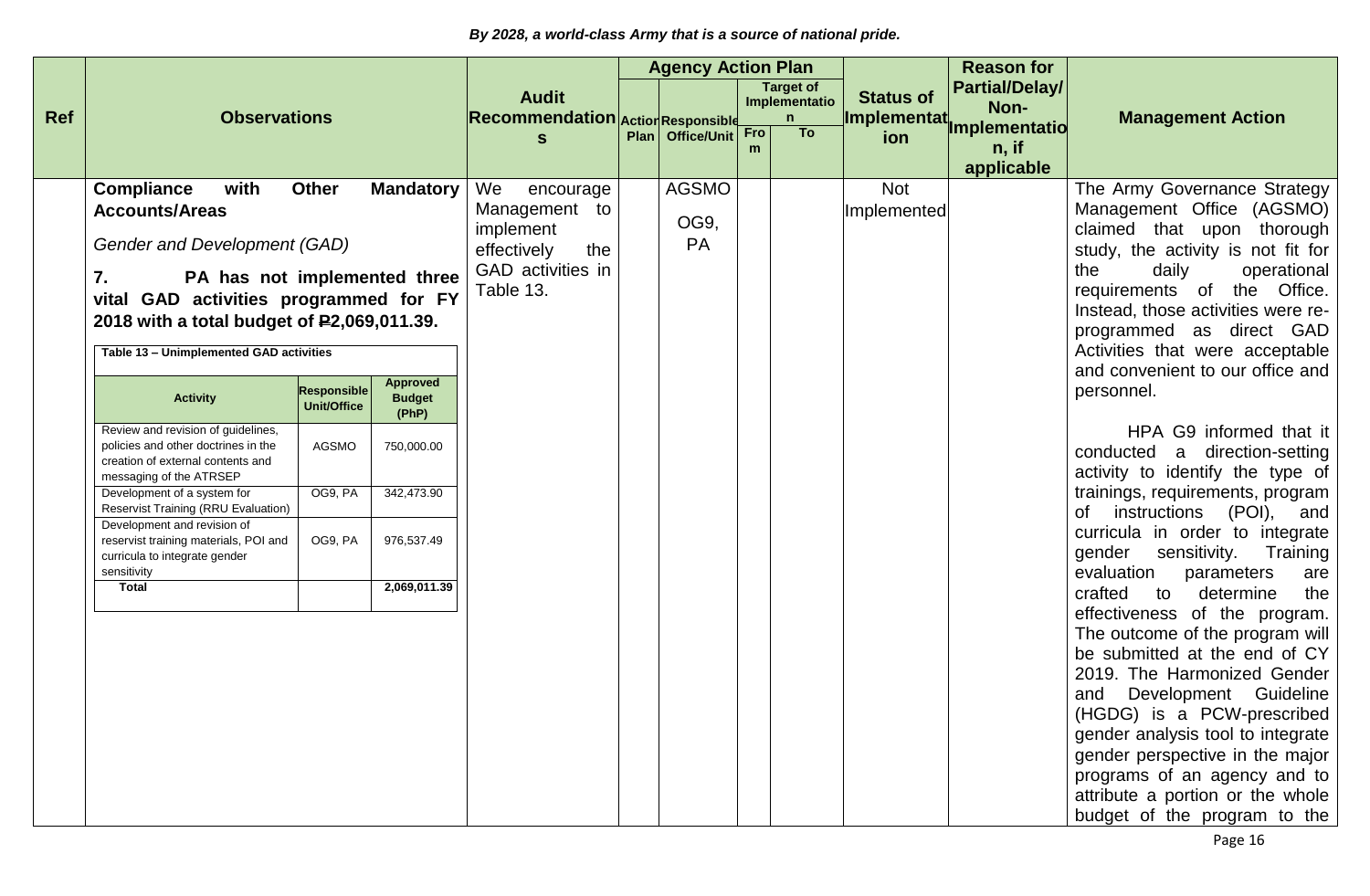|            |                     |                                                   | <b>Agency Action Plan</b> |          |                                        |                                 | <b>Reason for</b>                      |                                                                                                                                                                                                                                                                                                                                                                                                                                                                                                                                                                                                                                                                                                                                                                                                                                                                                                                                                                                                                         |
|------------|---------------------|---------------------------------------------------|---------------------------|----------|----------------------------------------|---------------------------------|----------------------------------------|-------------------------------------------------------------------------------------------------------------------------------------------------------------------------------------------------------------------------------------------------------------------------------------------------------------------------------------------------------------------------------------------------------------------------------------------------------------------------------------------------------------------------------------------------------------------------------------------------------------------------------------------------------------------------------------------------------------------------------------------------------------------------------------------------------------------------------------------------------------------------------------------------------------------------------------------------------------------------------------------------------------------------|
| <b>Ref</b> | <b>Observations</b> | <b>Audit</b><br>Recommendation Action Responsible |                           |          | <b>Target of</b><br>Implementatio<br>n | <b>Status of</b><br>Implementat | <b>Partial/Delay/</b><br>Non-          | <b>Management Action</b>                                                                                                                                                                                                                                                                                                                                                                                                                                                                                                                                                                                                                                                                                                                                                                                                                                                                                                                                                                                                |
|            |                     | $\mathbf{s}$                                      | Plan   Office/Unit        | Fro<br>m | To                                     | ion                             | Implementatio<br>$n,$ if<br>applicable |                                                                                                                                                                                                                                                                                                                                                                                                                                                                                                                                                                                                                                                                                                                                                                                                                                                                                                                                                                                                                         |
|            |                     |                                                   |                           |          |                                        |                                 |                                        | budget. It has<br>GAD<br>been<br><b>RRU</b><br>resolved<br>that<br>the<br>Revision of<br>Evaluation and<br>Reservist training materials will<br>be subjected to HGDG to be<br>part of the GAD Plan and<br><b>Budget</b><br>(GPB)<br>Attributable<br><b>CY</b><br><b>Activities</b><br>for<br>2020.<br>Necessary training was given to<br>concerned offices during the<br>GPB Development Training and<br>Workshop for HPA Offices last<br>24-26 April 2019.<br>AGSMO- The GPB FY 2018<br>crafted of this unit was not<br>included/programmed in<br>the<br>APB FY 2018 because upon<br>thorough study the activity is not<br>the<br>daily<br>operational<br>for<br>requirements of this office.<br>Instead re-programmed it to the<br>activity that will be acceptable<br>and convenient to our office and<br>personnel as well. Through this,<br>indicated below are the following<br>GAD activity/programmed out of<br>5% allotted funds by this office<br>for APB FY 2018.<br><b>GAD</b><br><b>Budget</b><br>Relevant |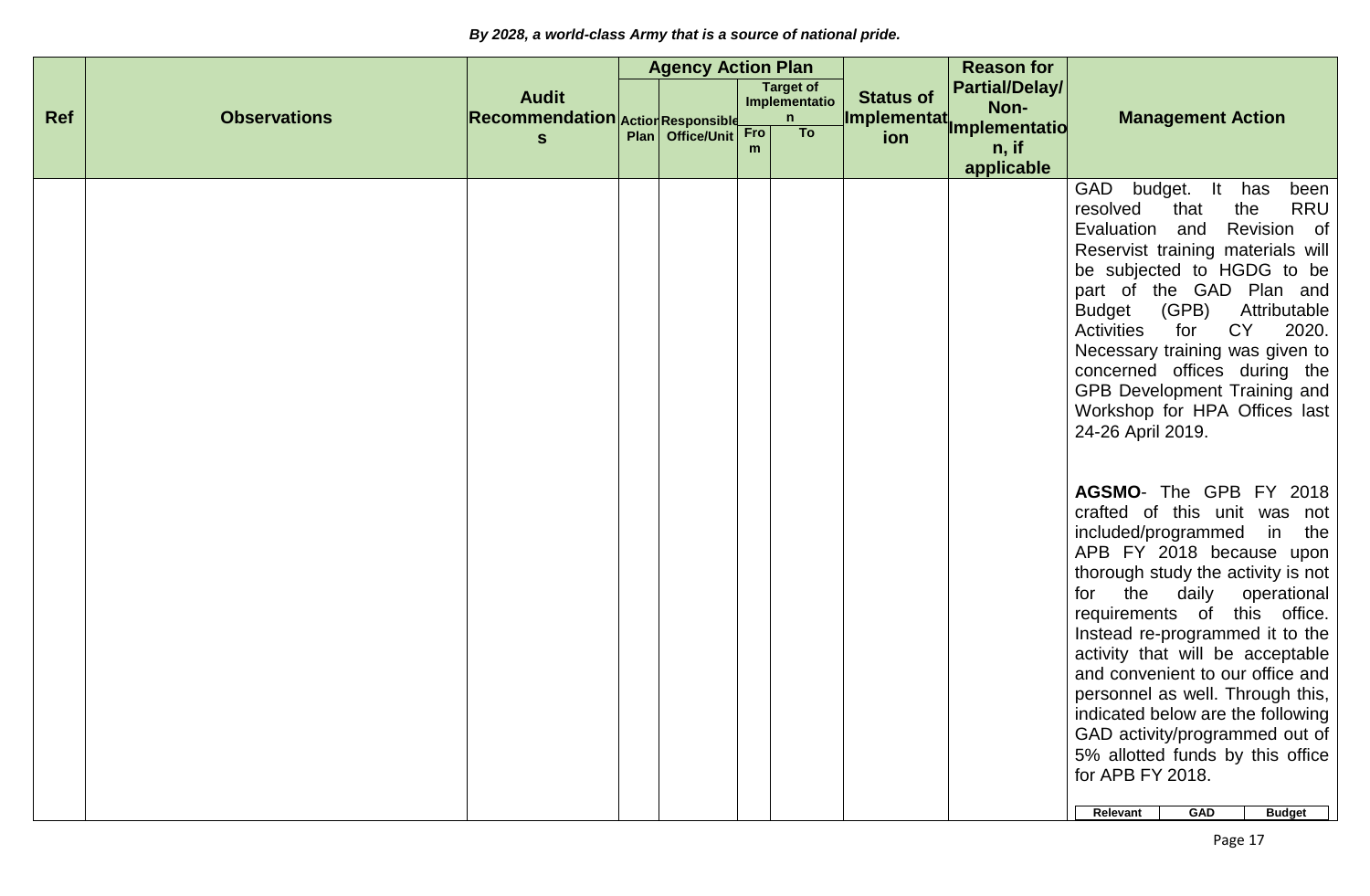|            |                     |                                                   | <b>Agency Action Plan</b> |     |                                        |                  | <b>Reason for</b>                                             |                                                                                                                                                                                                          |                                                                                                                                                                                                                             |                                                     |
|------------|---------------------|---------------------------------------------------|---------------------------|-----|----------------------------------------|------------------|---------------------------------------------------------------|----------------------------------------------------------------------------------------------------------------------------------------------------------------------------------------------------------|-----------------------------------------------------------------------------------------------------------------------------------------------------------------------------------------------------------------------------|-----------------------------------------------------|
| <b>Ref</b> | <b>Observations</b> | <b>Audit</b><br>Recommendation Action Responsible |                           |     | <b>Target of</b><br>Implementatio<br>n | <b>Status of</b> | <b>Partial/Delay/</b><br>Non-<br>Implementat<br>Implementatio |                                                                                                                                                                                                          | <b>Management Action</b>                                                                                                                                                                                                    |                                                     |
|            |                     | $\mathbf{s}$                                      | Plan Office/Unit          | Fro | To                                     |                  |                                                               |                                                                                                                                                                                                          |                                                                                                                                                                                                                             |                                                     |
|            |                     |                                                   |                           | m   |                                        |                  | n, if                                                         |                                                                                                                                                                                                          |                                                                                                                                                                                                                             |                                                     |
|            |                     |                                                   |                           |     |                                        |                  | applicable                                                    | <b>Agency</b><br>organizatio<br>nal<br>outcome or<br>Progrma/pr<br>oject<br>KMA5.<br>Facilities<br>OT36.<br>Gender<br>Mainstreami<br>ng Program<br>OT36.<br>Gender<br>Mainstreami<br>ng Program<br>OT36. | <b>Activity</b><br>R & M of<br>office<br><b>Building</b><br>(GAD Room)<br>Parenting<br>Child<br>and<br>Rearing<br>Seminars<br>Marriage<br>Enhanceme<br>nt<br>and<br>about-to-be<br>Married<br>Couples<br>Seminar<br>Gender- | 75,000.00<br>100,000.00<br>100,000.00<br>100,000.00 |
|            |                     |                                                   |                           |     |                                        |                  |                                                               | Gender<br>Mainstreami<br>ng Program                                                                                                                                                                      | Responsive<br>Family<br>Counselors<br>Seminar                                                                                                                                                                               |                                                     |
|            |                     |                                                   |                           |     |                                        |                  |                                                               | <b>OT17</b><br><b>MILVED</b><br>Activities                                                                                                                                                               | Prayer<br><b>Breakfast</b>                                                                                                                                                                                                  | 96,000.00                                           |
|            |                     |                                                   |                           |     |                                        |                  |                                                               | OT18. MILE<br>Activities                                                                                                                                                                                 | Livelihood<br>Program for<br>Military and                                                                                                                                                                                   | 100,000.00                                          |
|            |                     |                                                   |                           |     |                                        |                  |                                                               | <b>TOTAL</b>                                                                                                                                                                                             | Dependents                                                                                                                                                                                                                  | 571,000.00                                          |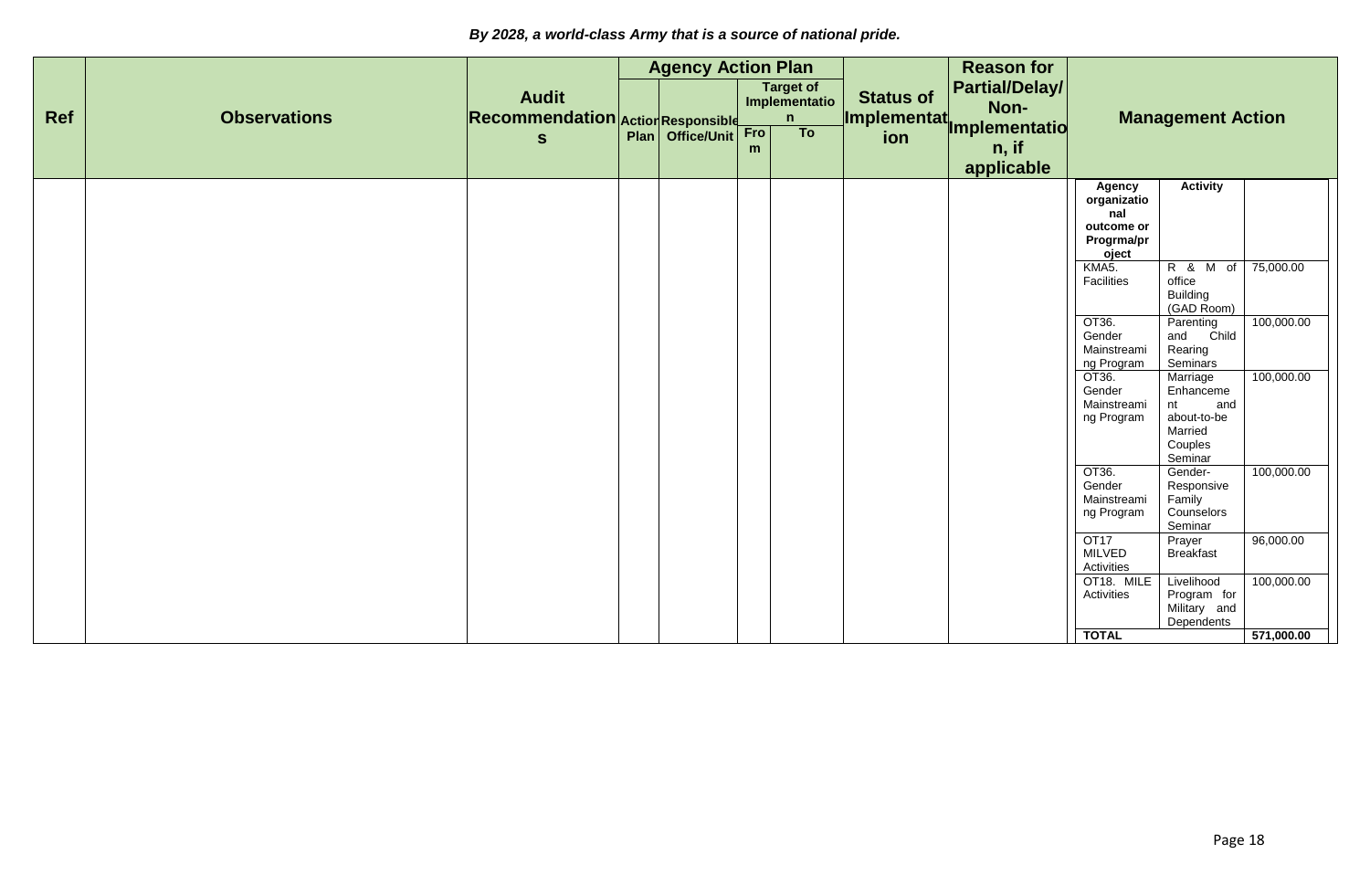|            |                               |                                                                                  |                     |                                    |                                                                             |                                                   | <b>Agency Action Plan</b>  |     |                                                   |                                               | <b>Reason for</b>             |                                         |                          |           |                                                                                          |
|------------|-------------------------------|----------------------------------------------------------------------------------|---------------------|------------------------------------|-----------------------------------------------------------------------------|---------------------------------------------------|----------------------------|-----|---------------------------------------------------|-----------------------------------------------|-------------------------------|-----------------------------------------|--------------------------|-----------|------------------------------------------------------------------------------------------|
| <b>Ref</b> |                               |                                                                                  | <b>Observations</b> |                                    |                                                                             | <b>Audit</b><br>Recommendation Action Responsible |                            |     | <b>Target of</b><br>Implementatio<br>$\mathsf{n}$ | <b>Status of</b><br>Implementat <sub>i.</sub> | <b>Partial/Delay/</b><br>Non- |                                         | <b>Management Action</b> |           |                                                                                          |
|            |                               |                                                                                  |                     |                                    |                                                                             | S                                                 | Plan   Office/Unit         | Fro | To                                                | ion                                           | Implementatio                 |                                         |                          |           |                                                                                          |
|            |                               |                                                                                  |                     |                                    |                                                                             |                                                   |                            |     |                                                   |                                               | $n,$ if                       |                                         |                          |           |                                                                                          |
|            |                               |                                                                                  |                     |                                    |                                                                             |                                                   |                            |     |                                                   |                                               | applicable                    |                                         |                          |           |                                                                                          |
|            | 8.                            |                                                                                  |                     |                                    | 9. Tax Laws and Regulations, GSIS<br>Premiums and Other Loan Amortizations, |                                                   | <b>ASPA</b><br><b>FCPA</b> |     |                                                   | Implemented                                   | Account                       | Carrying<br>Amount as of<br>31 Dec 2018 | Remittance<br>Date       | Amount    | Remarks                                                                                  |
|            |                               | Table 15 - Withholding and remittances of mandatory<br>salary deductions in 2018 |                     |                                    | and PhilHealth and Pag-IBIG Contributions.                                  |                                                   |                            |     |                                                   |                                               | Due to BIR                    | 305,417,140.83                          | January 2019             | 0.65      | Remitted the amoun<br>300,266,94 of P238,965,156.20<br>for Dec 2018<br>transaction as of |
|            | <b>Account</b>                | <b>Carrying</b><br>amount,                                                       | <b>Date</b>         | <b>Remittance</b><br><b>Amount</b> | <b>Remarks</b>                                                              |                                                   |                            |     |                                                   |                                               |                               |                                         |                          |           | January 2019<br>Remitted the amoun<br>of P16,982,291.66                                  |
|            |                               | 31 Dec. 2018                                                                     |                     |                                    | The non-                                                                    |                                                   |                            |     |                                                   |                                               | Due to GSIS                   | 4,323,778.95                            | January 2019             | 581.75    | for Dec transaction<br>as of Jan 2019                                                    |
|            |                               | Due to BIR 805,417,140. January 800,266,9                                        |                     |                                    | remittance of<br>the balance<br>was due to                                  |                                                   |                            |     |                                                   |                                               | Due to PhilHealth             | 679,874.47                              | April 2019               |           | Remitted the amoun<br>6,432.53 of P83,026,224.22<br>as of April 2019                     |
|            |                               |                                                                                  |                     |                                    | delayed<br>submission of<br>the abstract                                    |                                                   |                            |     |                                                   |                                               | Due to Pag-IBIG               | 72,103.45                               | April 2019               | 72,103.45 | Remitted the amoun<br>of P13,621,118.18.                                                 |
|            | Due to<br>GSIS                | 4,323,778.95 January                                                             | 2019                |                                    | 581.75 from FCPA and<br>some were                                           |                                                   |                            |     |                                                   |                                               |                               |                                         | <b>Total Remitted</b>    |           | 352,594,790.26                                                                           |
|            |                               |                                                                                  |                     |                                    | pertaining to<br>prior years                                                |                                                   |                            |     |                                                   |                                               |                               |                                         |                          |           |                                                                                          |
|            | Due to<br>PhilHealth          | 679,874.47                                                                       | April<br>2019       | 6,432.53 <sup>Without</sup>        | balances<br>supporting<br>documents.                                        |                                                   |                            |     |                                                   |                                               |                               |                                         |                          |           |                                                                                          |
|            | Due to<br>Pag-IBIG            | 72,103.45                                                                        | April<br>2019       | 72,103.45                          |                                                                             |                                                   |                            |     |                                                   |                                               |                               |                                         |                          |           |                                                                                          |
|            | <b>Total</b>                  | 310,492,897.<br>70                                                               |                     | 300,346,0<br>58.38                 |                                                                             |                                                   |                            |     |                                                   |                                               |                               |                                         |                          |           |                                                                                          |
|            | <b>Unremitte</b><br>d balance |                                                                                  |                     | 10,146,839.32                      |                                                                             |                                                   |                            |     |                                                   |                                               |                               |                                         |                          |           |                                                                                          |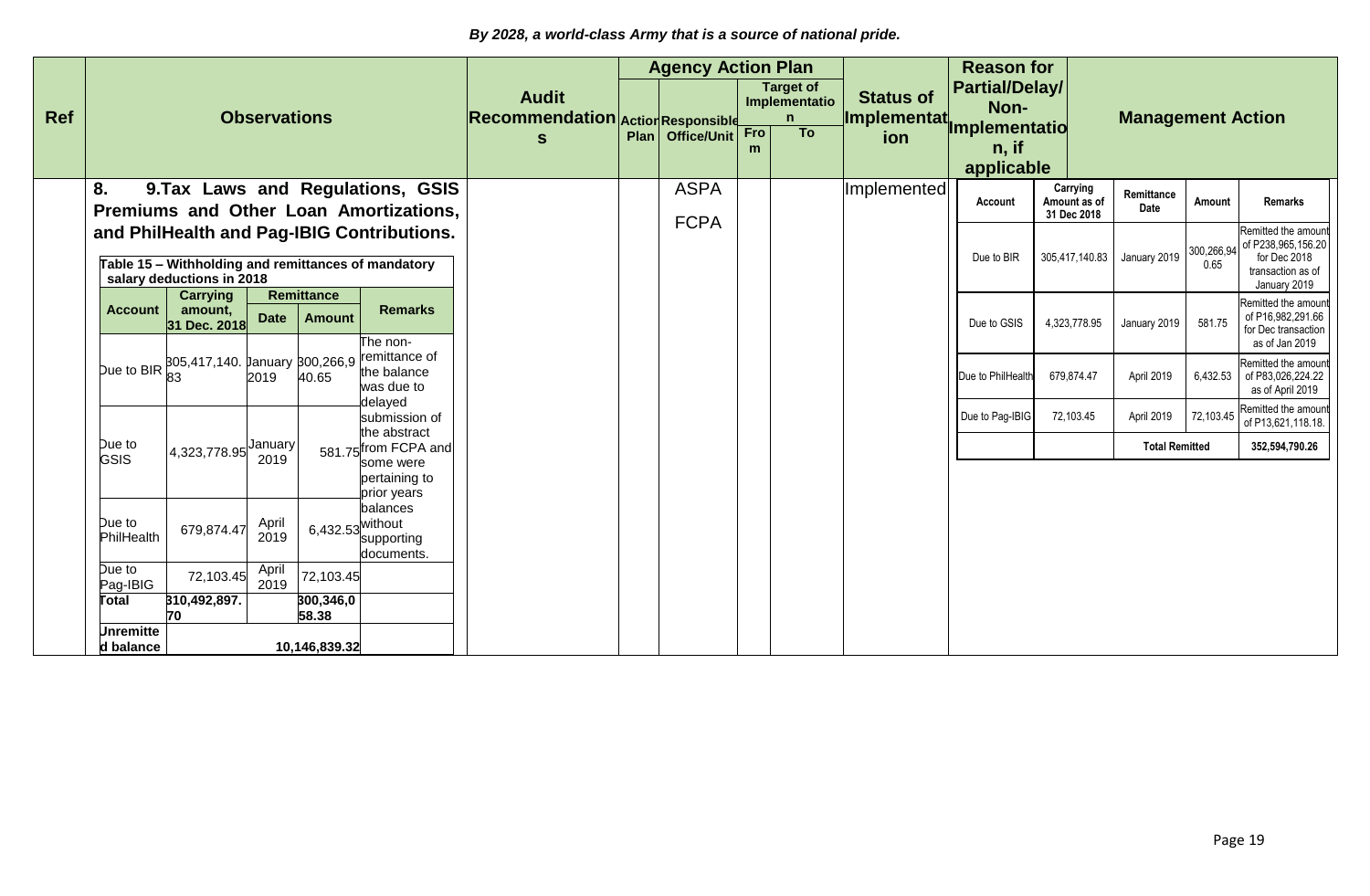|            |                                                                                                                                                                                                                                                                                                                                                                                                                                                                                                       |                                                                                                   |                                      |                                                          |                                                                                                                                                                                                                                                                                                                                                                         | <b>Agency Action Plan</b> |          |                                        |                                 | <b>Reason for</b>                      |                                                                                                                                                                                                                                                                                                                                                                                                                                     |
|------------|-------------------------------------------------------------------------------------------------------------------------------------------------------------------------------------------------------------------------------------------------------------------------------------------------------------------------------------------------------------------------------------------------------------------------------------------------------------------------------------------------------|---------------------------------------------------------------------------------------------------|--------------------------------------|----------------------------------------------------------|-------------------------------------------------------------------------------------------------------------------------------------------------------------------------------------------------------------------------------------------------------------------------------------------------------------------------------------------------------------------------|---------------------------|----------|----------------------------------------|---------------------------------|----------------------------------------|-------------------------------------------------------------------------------------------------------------------------------------------------------------------------------------------------------------------------------------------------------------------------------------------------------------------------------------------------------------------------------------------------------------------------------------|
| <b>Ref</b> |                                                                                                                                                                                                                                                                                                                                                                                                                                                                                                       | <b>Observations</b>                                                                               |                                      |                                                          | <b>Audit</b><br>Recommendation Action Responsible                                                                                                                                                                                                                                                                                                                       |                           |          | <b>Target of</b><br>Implementatio<br>n | <b>Status of</b><br>Implementat | <b>Partial/Delay/</b><br>Non-          | <b>Management Action</b>                                                                                                                                                                                                                                                                                                                                                                                                            |
|            |                                                                                                                                                                                                                                                                                                                                                                                                                                                                                                       |                                                                                                   |                                      |                                                          | S                                                                                                                                                                                                                                                                                                                                                                       | Plan Office/Unit          | Fro<br>m | T <sub>o</sub>                         | ion                             | Implementatio<br>$n,$ if<br>applicable |                                                                                                                                                                                                                                                                                                                                                                                                                                     |
|            | 15. Marawi Fund<br>9.<br>intended as financial assistance to<br>Wounded-in-Action (WIA) PA personnel<br>remained unutilized as of 31 December<br>2018. Moreover, the PA exceeded by<br>P9,980,000.00 the financial assistance<br>granted to 118 certified KIA beneficiaries<br>contrary to GHQ Letter Directive No. 30<br>dated 31 July 2017.<br>$Nr$ of<br>Granted<br>per<br>Beneficiary<br>KIA<br>Benefici<br>aries<br>1,085,000.00<br>117<br>1,035,000.00<br>$\overline{1}$<br>2,120,000.00<br>118 | Cash donations of P47,643,153.00<br>Allowed<br>per<br>Beneficiary<br>1,000,000.00<br>1,000,000.00 | Difference<br>85,000.00<br>35,000.00 | Overpayment<br>9,945,000.00<br>35,000.00<br>9,980,000.00 | We<br>recommended<br>that<br>Management:<br>a.<br>formulate<br>specific<br>guidelines for the<br>receipt, utilization<br>and liquidation of<br>the<br>donated<br>Marawi<br>Fund<br>intended for WIA<br><b>PA</b><br>personnel<br>and,<br>in<br>accordance with<br>such guidelines,<br>utilize it fully for<br>the timely benefit<br><b>of</b><br>such<br>personnel; and | OG1, PA                   |          |                                        | <b>Not</b><br>Implemented       |                                        | <b>The</b><br><b>of</b><br>excess<br>amount<br>P18,747,018.40<br>of<br>out<br>P235,027,155.32<br>remain<br>unobligated due to the absence<br>of of governing policy on the<br>disbursement of the excess<br>amount.<br>OG1, PA forwarded a letter<br>request to OJ1, AFP dated 13<br>August 2019. Request that a<br>letter directive be published to<br>serve as basis for the proposed<br>disbursement for the remaining<br>funds. |
|            |                                                                                                                                                                                                                                                                                                                                                                                                                                                                                                       |                                                                                                   |                                      |                                                          | b.<br>require<br>the then Director,<br>FCPA to justify<br>the overpayment<br><b>KIA</b><br>to<br>beneficiaries.                                                                                                                                                                                                                                                         | <b>FPCA</b>               |          |                                        | <b>Not</b><br>Implemented       |                                        | The PA did not exceed financial<br>assistance granted to certified<br>KIA beneficiaries per para 5a of<br>GHQ letter dir 03 dtd 29 Jan<br>2018, with subject: Additional<br>Financial Assistance to KIA<br>personnel beneficiaries and WIA<br>of the Marawi Crises.                                                                                                                                                                 |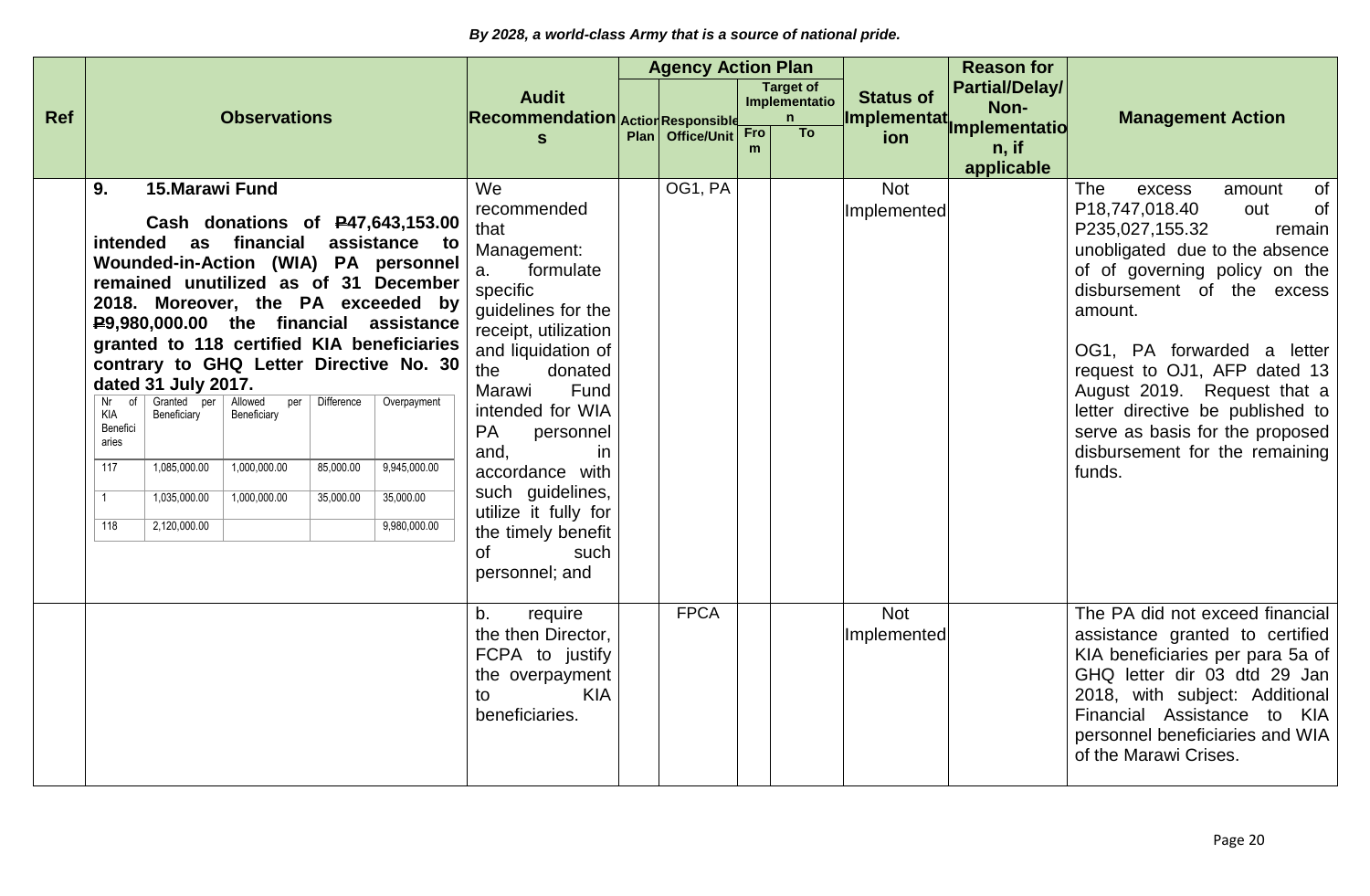|            |     |                     |                                       |                                                                                        | <b>Agency Action Plan</b> |          |                                        |                                  | <b>Reason for</b>                      |                          |
|------------|-----|---------------------|---------------------------------------|----------------------------------------------------------------------------------------|---------------------------|----------|----------------------------------------|----------------------------------|----------------------------------------|--------------------------|
| <b>Ref</b> |     | <b>Observations</b> |                                       | <b>Audit</b><br>Recommendation Action Responsible                                      |                           |          | <b>Target of</b><br>Implementatio<br>n | <b>Status of</b><br>Implementat. | Partial/Delay/<br>Non-                 | <b>Management Action</b> |
|            |     |                     |                                       | S                                                                                      | Plan Office/Unit          | Fro<br>m | <b>To</b>                              | ion                              | Implementatio<br>$n,$ if<br>applicable |                          |
|            |     |                     |                                       | Enforcement of Settlement of Audit Suspensions, Disallowances and Charges              |                           |          |                                        | <b>Not</b>                       |                                        |                          |
|            |     |                     |                                       |                                                                                        |                           |          |                                        | Implemented                      |                                        |                          |
|            |     |                     |                                       |                                                                                        |                           |          |                                        |                                  |                                        |                          |
|            | 10. |                     |                                       | 16. The PA had not enforced the settlement of audit suspensions and                    |                           |          |                                        |                                  |                                        |                          |
|            |     |                     |                                       | disallowances in the amount of P176,364,854.68 and P122,170,913.29, respectively which |                           |          |                                        |                                  |                                        |                          |
|            |     |                     |                                       | is not in keeping with the rules and regulations on the settlement of accounts.        |                           |          |                                        |                                  |                                        |                          |
|            |     |                     | Table 23 - Suspensions by office/unit |                                                                                        |                           |          |                                        |                                  |                                        |                          |
|            |     |                     | Balance, 31 Dec.                      | <b>Remarks</b>                                                                         |                           |          |                                        |                                  |                                        |                          |
|            |     | <b>Unit</b>         | 2018                                  |                                                                                        |                           |          |                                        |                                  |                                        |                          |
|            |     | <b>HPA</b>          | ₽129,670,220.47                       | P44,295,220.47 were settled in March 2019<br>leaving a balance of P85,375,000.00       |                           |          |                                        |                                  |                                        |                          |
|            |     | $1st$ ID            | 40,000.00                             | Implemented                                                                            |                           |          |                                        |                                  |                                        |                          |
|            |     | $2nd$ ID            | 1,537,150.00                          | NSSDC No. 2019-001-TR dtd June 3, 2019<br>PhP 1,537,150.00                             |                           |          |                                        |                                  |                                        |                          |
|            |     | $4th$ ID            | 896,925.00                            | NSSDC No. 01-2018/ NS No.17-002-101(16)<br>dtd 10 April 2018                           |                           |          |                                        |                                  |                                        |                          |
|            |     | 6 <sup>th</sup> ID  | 2,111,955.60                          |                                                                                        |                           |          |                                        |                                  |                                        |                          |
|            |     | $10th$ ID           | 41,630,702.35                         |                                                                                        |                           |          |                                        |                                  |                                        |                          |
|            |     | <b>MID TRADOC</b>   | 477,901.26                            |                                                                                        |                           |          |                                        |                                  |                                        |                          |
|            |     | Total               | P176,364,854.68                       |                                                                                        |                           |          |                                        |                                  |                                        |                          |
|            |     |                     |                                       |                                                                                        |                           |          |                                        |                                  |                                        |                          |
|            |     |                     |                                       |                                                                                        |                           |          |                                        |                                  |                                        |                          |
|            |     |                     |                                       |                                                                                        |                           |          |                                        |                                  |                                        |                          |
|            |     |                     |                                       |                                                                                        |                           |          |                                        |                                  |                                        |                          |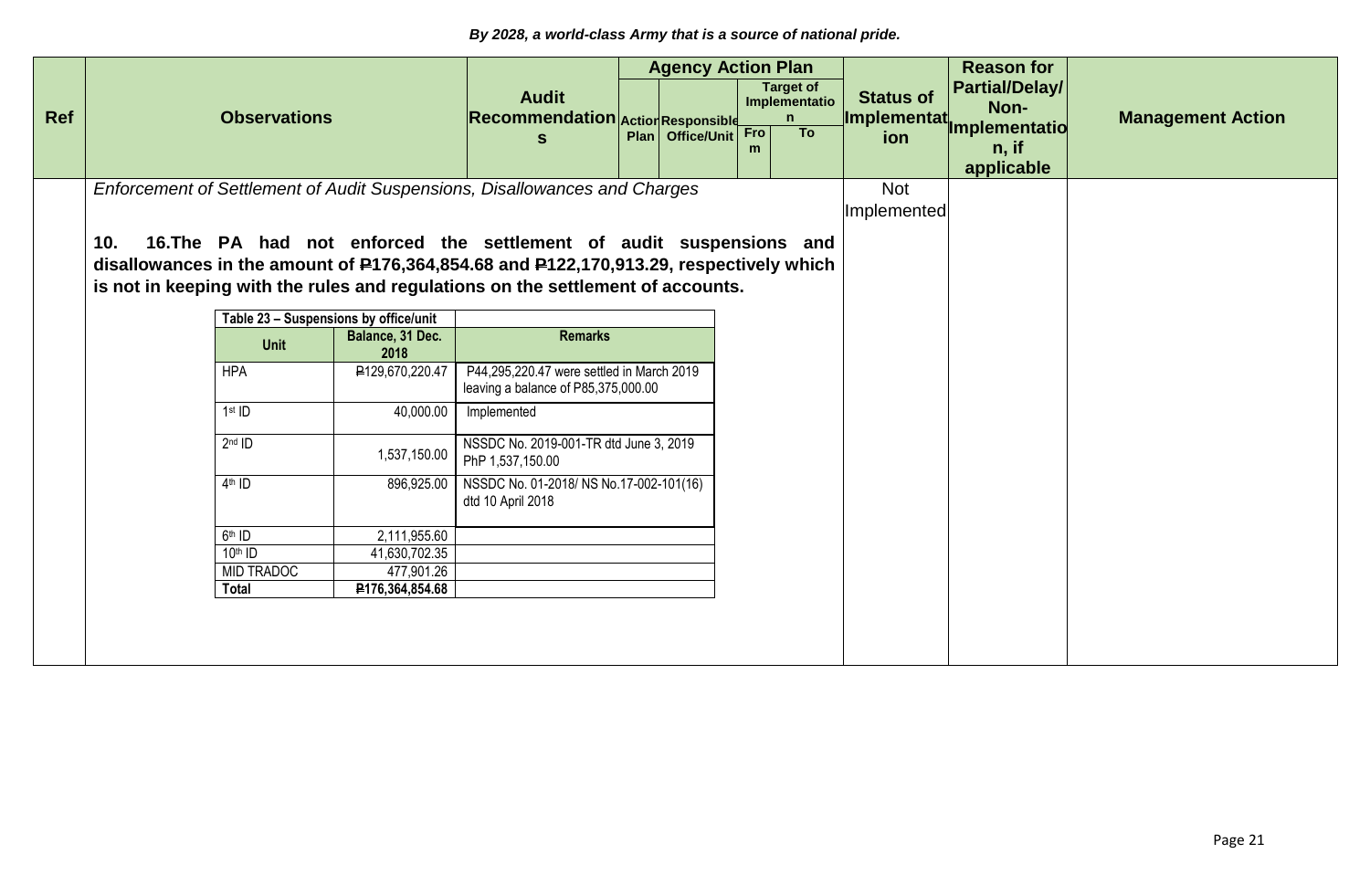|              |                                         |                                           |                   |                                                   | <b>Agency Action Plan</b>                                                                                              |          |                                        |                                  | <b>Reason for</b>                      |                          |
|--------------|-----------------------------------------|-------------------------------------------|-------------------|---------------------------------------------------|------------------------------------------------------------------------------------------------------------------------|----------|----------------------------------------|----------------------------------|----------------------------------------|--------------------------|
|              | <b>Observations</b>                     |                                           |                   | <b>Audit</b><br>Recommendation Action Responsible |                                                                                                                        |          | <b>Target of</b><br>Implementatio<br>n | <b>Status of</b><br>Implementat. | Partial/Delay/<br>Non-                 | <b>Management Action</b> |
|              |                                         |                                           |                   | $\mathbf{s}$                                      | Plan Office/Unit                                                                                                       | Fro<br>m | To                                     | ion                              | Implementatio<br>$n,$ if<br>applicable |                          |
|              | Table 24 - Disallowances by office/unit |                                           |                   |                                                   | <b>Remarks</b>                                                                                                         |          |                                        |                                  |                                        |                          |
| Unit         | Prior Years (PhP)                       | <b>Issued during</b><br>the year<br>(PhP) | <b>Settlement</b> | Balance,<br><b>25 August 2019</b>                 |                                                                                                                        |          |                                        |                                  |                                        |                          |
| <b>HPA</b>   | 15,126,056.97                           | 17,668,420.00                             |                   | 0.00<br>32,794,476.97                             |                                                                                                                        |          |                                        |                                  |                                        |                          |
| 1ID          | 451,601.42                              |                                           |                   | 451,601.42                                        | Final and executory                                                                                                    |          |                                        |                                  |                                        |                          |
| 3ID          | 1,017,067.91                            |                                           | 24,978.05         | 992,089.86                                        |                                                                                                                        |          |                                        |                                  |                                        |                          |
| 6ID          | 0.00                                    | 13,781.81                                 |                   | 13,781.81                                         |                                                                                                                        |          |                                        |                                  |                                        |                          |
| 7ID          | 0.00                                    | 4,701,188.50                              | 4,701,188.50      | 0.00                                              |                                                                                                                        |          |                                        |                                  |                                        |                          |
| 9ID          | 0.00                                    | 53,263.62                                 |                   | 53,263.62<br>0.00                                 | Settled under OR# 6279575 dtd 29<br>Mar 2019 with JEV # 2019-03-193<br>dtd 29 Mar 2019 Awaiting for<br>NSSDC from COA. |          |                                        |                                  |                                        |                          |
| $10$ ID      | 41,901,163.66                           | 0.00                                      | 994,352.92        | 40,627,979.43                                     | <b>NSSDC No 19-002</b>                                                                                                 |          |                                        |                                  |                                        |                          |
| MID-TRADOC   | 6,970.00                                | 137,516.67                                | 16,293.67         | 128,193.00                                        |                                                                                                                        |          |                                        |                                  |                                        |                          |
| 51EB         | 449,127.96                              | 285,000.00                                | 12,325.00         | 721,802.96                                        | P571,326.97 was settled in the first<br>quarter of 2019                                                                |          |                                        |                                  |                                        |                          |
| 52EB         | 21,649,722.52                           | 23,464,817.47                             |                   | 45,114,539.99                                     |                                                                                                                        |          |                                        |                                  |                                        |                          |
| <b>Total</b> | 80,601,710.44                           | 28,655,568.07                             | 109,257,278.51    | 120,897,729.06                                    |                                                                                                                        |          |                                        |                                  |                                        |                          |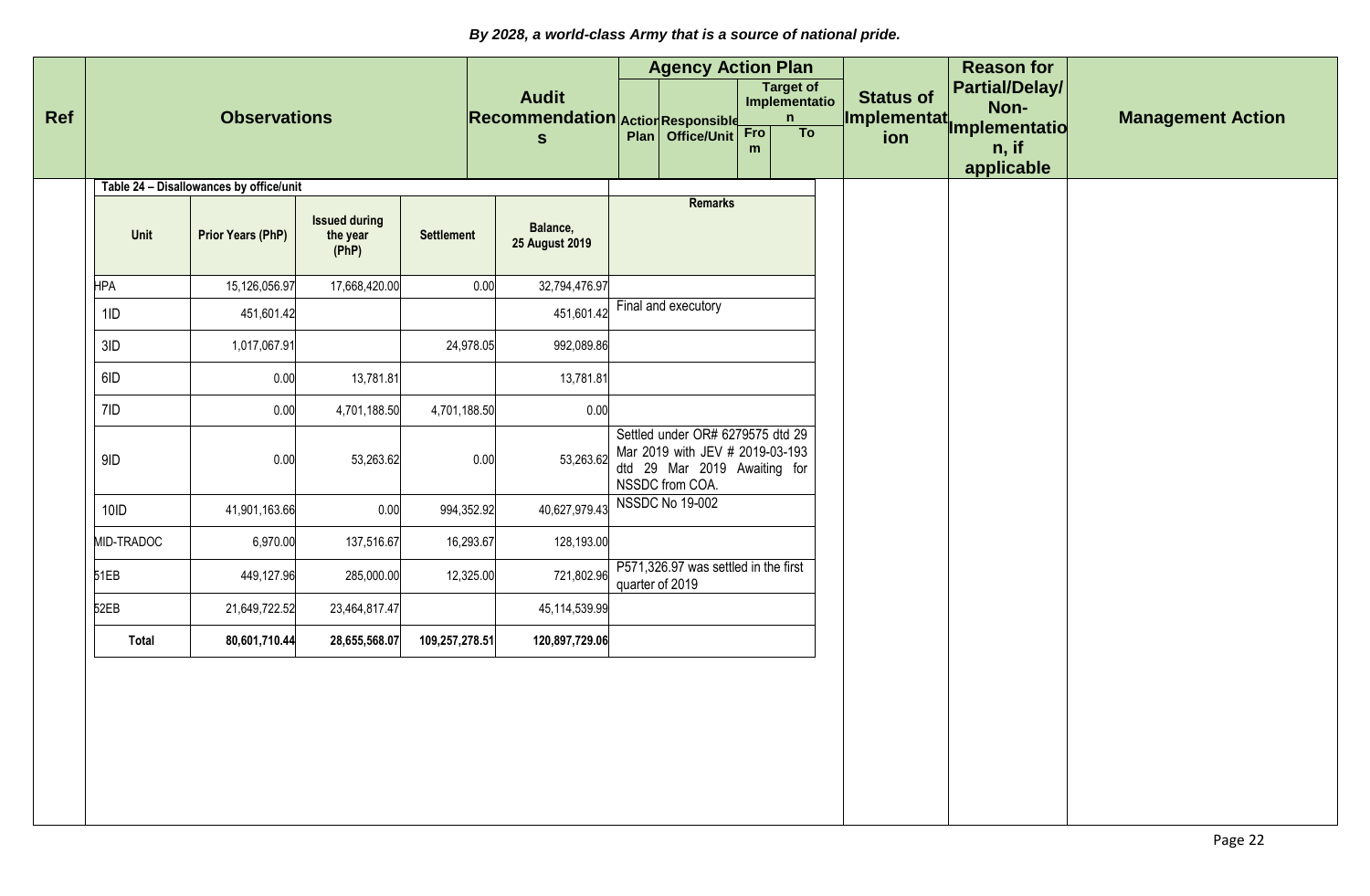| <b>Agency Action Plan</b><br><b>Reason for</b><br><b>Target of</b> |                     |                |                                                                  |                                                                                                                                  |                  |     |                           |                                            |                                                                |                                                                               |  |
|--------------------------------------------------------------------|---------------------|----------------|------------------------------------------------------------------|----------------------------------------------------------------------------------------------------------------------------------|------------------|-----|---------------------------|--------------------------------------------|----------------------------------------------------------------|-------------------------------------------------------------------------------|--|
|                                                                    | <b>Observations</b> |                | <b>Audit</b><br>Recommendation Action Responsible<br>S           |                                                                                                                                  | Plan Office/Unit | Fro | Implementatio<br>n.<br>To | <b>Status of</b><br>Implementat<br>ion     | <b>Partial/Delay/</b><br>Non-<br><b>Implementatio</b>          | <b>Management Action</b>                                                      |  |
|                                                                    |                     |                |                                                                  |                                                                                                                                  |                  | m   |                           |                                            | $n,$ if<br>applicable                                          |                                                                               |  |
|                                                                    |                     |                | Table 25 – Status of disallowances in HPA as of 31 December 2018 |                                                                                                                                  |                  |     |                           |                                            |                                                                |                                                                               |  |
| ND No.                                                             |                     | <b>ND Date</b> | <b>Amount (Php)</b>                                              |                                                                                                                                  |                  |     |                           | <b>Particulars</b>                         |                                                                |                                                                               |  |
| $10-001-101-(03)$                                                  |                     | 12.12.10       | 5,103,000.00                                                     |                                                                                                                                  |                  |     |                           |                                            |                                                                | With Notice of Finality of Decision (NDF) dated December 8, 2017 on COA       |  |
|                                                                    |                     |                |                                                                  |                                                                                                                                  |                  |     |                           | Decision No. 2017-243 dated 18 August 2017 |                                                                |                                                                               |  |
| 2012-101-01 (11)                                                   |                     | 03.28.12       | 5,860,240.87                                                     |                                                                                                                                  |                  |     |                           |                                            |                                                                | With appeal. Decided by Cluster 4 per Decision No. 2014-006 dated 24          |  |
|                                                                    |                     |                |                                                                  |                                                                                                                                  |                  |     |                           |                                            |                                                                | November 2014. Appeal elevated to the Commission Proper for automatic         |  |
|                                                                    |                     |                |                                                                  | review. Original amount of P7,102,314.67; with partial settlement of<br>P1,242,073.80 under NSSDC No. 2013-04 dated 24 May 2013. |                  |     |                           |                                            |                                                                |                                                                               |  |
|                                                                    |                     |                |                                                                  | With appeal to Cluster Director. All appellants were furnished copy of the                                                       |                  |     |                           |                                            |                                                                |                                                                               |  |
| 2013-101-01 (12)                                                   |                     | 04.17.13       | 3,205,022.10                                                     | auditor's answer for the Appeal Memorandum dated 29 April 2015.                                                                  |                  |     |                           |                                            |                                                                |                                                                               |  |
| 2014-101-03 (12)                                                   |                     | 03.12.14       | 825,000.00                                                       |                                                                                                                                  |                  |     |                           |                                            |                                                                | With appeal. Decided by Cluster 4 per Notification dated 04 October 2016.     |  |
|                                                                    |                     |                |                                                                  |                                                                                                                                  |                  |     |                           |                                            | Appeal elevated to the Commission Proper for automatic review, |                                                                               |  |
| 2015-101-01 (2014)                                                 |                     | 09.14.15       | 132,794.00                                                       |                                                                                                                                  |                  |     |                           |                                            |                                                                | With appeal to Cluster Director. Original amount of P167,001.50; with partial |  |
|                                                                    |                     |                |                                                                  |                                                                                                                                  |                  |     |                           |                                            |                                                                | settlement of P34,207.50 under NSSDC No. 2016-12. All appellants were         |  |
|                                                                    |                     |                |                                                                  |                                                                                                                                  |                  |     |                           |                                            |                                                                | furnished copies of the auditor's answer for the Appeal Memorandum dated      |  |
|                                                                    |                     |                |                                                                  |                                                                                                                                  | 31 May 2016      |     |                           |                                            |                                                                |                                                                               |  |
| 2018-101-01 to 04 (2013)                                           |                     |                | 2,431,350.00                                                     |                                                                                                                                  |                  |     |                           |                                            |                                                                | Four Separate Appeal Memoranda were filed at the Office of the Cluster        |  |
| 2018-101-05 to 09 (2012)                                           |                     |                | 3,674,040.00                                                     |                                                                                                                                  |                  |     |                           |                                            |                                                                | Director, NGS, Cluster 4 by the Appellants on various dates, for which Orders |  |
| 2018-101-10 (2013)                                                 |                     | 09.14.18       | 486,270.00                                                       |                                                                                                                                  |                  |     |                           |                                            |                                                                | to Answer on subject appeals were received at the Office of the Auditor, HPA. |  |
| 2018-101-11 to 13 (2012)                                           |                     |                | 2,881,600.00                                                     |                                                                                                                                  |                  |     |                           |                                            |                                                                |                                                                               |  |
| 2018-101-14 to 25 (2013)                                           |                     |                | 8,195,160.00                                                     |                                                                                                                                  |                  |     |                           |                                            |                                                                |                                                                               |  |
|                                                                    | <b>Total</b>        |                | P32,794,476.97                                                   |                                                                                                                                  |                  |     |                           |                                            |                                                                |                                                                               |  |
|                                                                    |                     |                |                                                                  |                                                                                                                                  |                  |     |                           |                                            |                                                                |                                                                               |  |

**NOTE: AS OF 25 AUGUST 2019, OF THE 19 RECOMMENDATIONS THERE WERE 4 IMPLEMENTED, AND 15 NOT IMPLEMENTED RECOMMENDATIONS.**